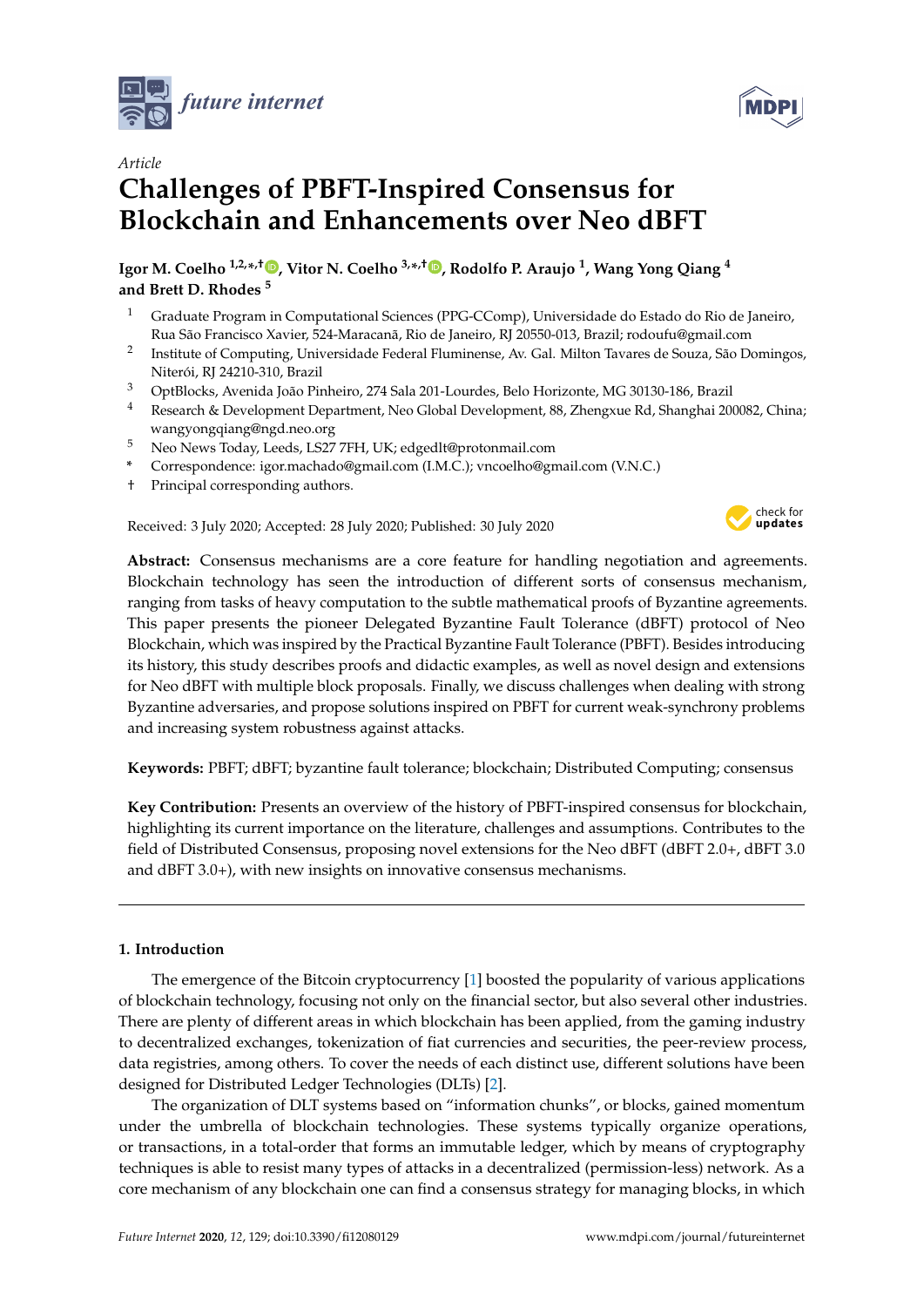autonomous agents form a Peer-to-Peer (P2P) network topology. These agents behave like a multi-agent system, reaching agreements throughout negotiation protocols which include voting, auctions or bargain [\[3\]](#page-18-2). Among these, Proof-of-Work (PoW) consensus mechanisms remain the most prolific, used in the most famous blockchain projects to date, Bitcoin and Ethereum [\[4\]](#page-18-3). On the PoW consensus, computational power is used to perform calculations that can vary in difficulty, adjusted according to the computational capacity of the network guided by a desired block-time. PoW mechanisms include a fork resolution strategy, in which competing branches of global block ordering are resolved, usually following a longest chain logic.

The hard challenges faced by consensus systems were deeply explored in the 1980s, as well as their limits when dealing with faulty processes [\[5\]](#page-18-4). A promising family of fault-resistant consensus is based on the classical Byzantine Generals problem [\[6\]](#page-18-5), which is the basis of the term Byzantine Fault Tolerance (BFT). The Practical Byzantine Fault Tolerance (PBFT) algorithm [\[7\]](#page-18-6) was the first to resist to such Byzantine attacks while preserving a total-order of independent operations, up to the limit of *f* Byzantine nodes from a total of  $N = 3f + 1$ . Some authors proposed enhancements over PBFT, such as the Spinning BFT [\[8\]](#page-18-7) and Redundant BFT [\[9\]](#page-19-0), in order to increase robustness of network when dealing with systematic Byzantine attacks, eventually at the expense of increasing network communication.

Neo Blockchain [\[10\]](#page-19-1) was a pioneer project extending PBFT for blockchain, allowing a set of *N* independent nodes to be elected on a decentralized network, in order to maintain a public ledger by means of the innovative Delegated Byzantine Fault Tolerance (dBFT) consensus. In fact, dBFT can be seen as one of the core components of the Neo network, as it allows a set of *N* nodes (called Consensus Nodes) to cooperate in a global decentralized network, with optimal resilience against byzantine faults: up to  $\lfloor \frac{N-1}{3} \rfloor$  nodes. Besides the groundbreaking contributions of PBFT, dBFT includes ideas also discussed in other works from the literature. One example is a round-robin selection of primary nodes, also found in Spinning BFT, that drastically reduces the attack surface on consensus, reducing damage when the primary node is the faulty one.

The dBFT goes far beyond an ordinary component that provides global ordering, since its nodes are also representatives (or *delegates*) of the entire Neo Blockchain network, elected by NEO token owners. Consensus Nodes enforce *on-chain governance*, while dBFT ensures all these decisions (including transaction computation) are viewed consistently by all nodes in the network, as a unique Global State. In this sense, an unique feature of dBFT (and Neo Blockchain since its conception) is its capability to provide Single Block Finality (or One Block Finality− 1BF), such that every decision is final once approved/signed by  $2f + 1$  consensus nodes (or simply  $N - f$ ), where *f* is the maximum accepted limit for faulty nodes. This was devised as one of the core goals of the platform and enforced since early design phases of the project; however it is not a trivial task to achieve. Even counting on the existing PBFT background, it was necessary to move one step further for elaborating dBFT. Due to performance limitations on the peer-to-peer layer, the first version of dBFT included only two of the three PBFT phases to reduce message burden. As soon as network capabilities were further improved, the project moved towards a complete three-phase consensus, called dBFT 2.0. In this sense, this work further discusses the theoretical background behind PBFT-based consensus for blockchain, and proposes several extensions for dBFT, namely: dBFT 2.0+, dBFT 3.0 and dBFT 3.0+.

This study elaborates on existing consensus technologies for blockchain and DLTs, indicating promising directions for the next generation of consensus on Neo Blockchain. Using didactic examples and innovative definitions, we demonstrate the existing challenges, as well as current proposals on how to deal with them. Ultimately, this paper has the following major contributions:

- **(i)** Presents an overview of PBFT consensus for blockchain, presenting its general properties and those required for blockchain applications;
- **(ii)** Defines operations conditions for a Byzantine consensus over a decentralized P2P network;
- **(iii)** Introduces potential improvements to Neo dBFT 2.0 algorithm, namely dBFT 2.0+, also discussing crucial weak-synchrony challenges for 1BF on blockchain;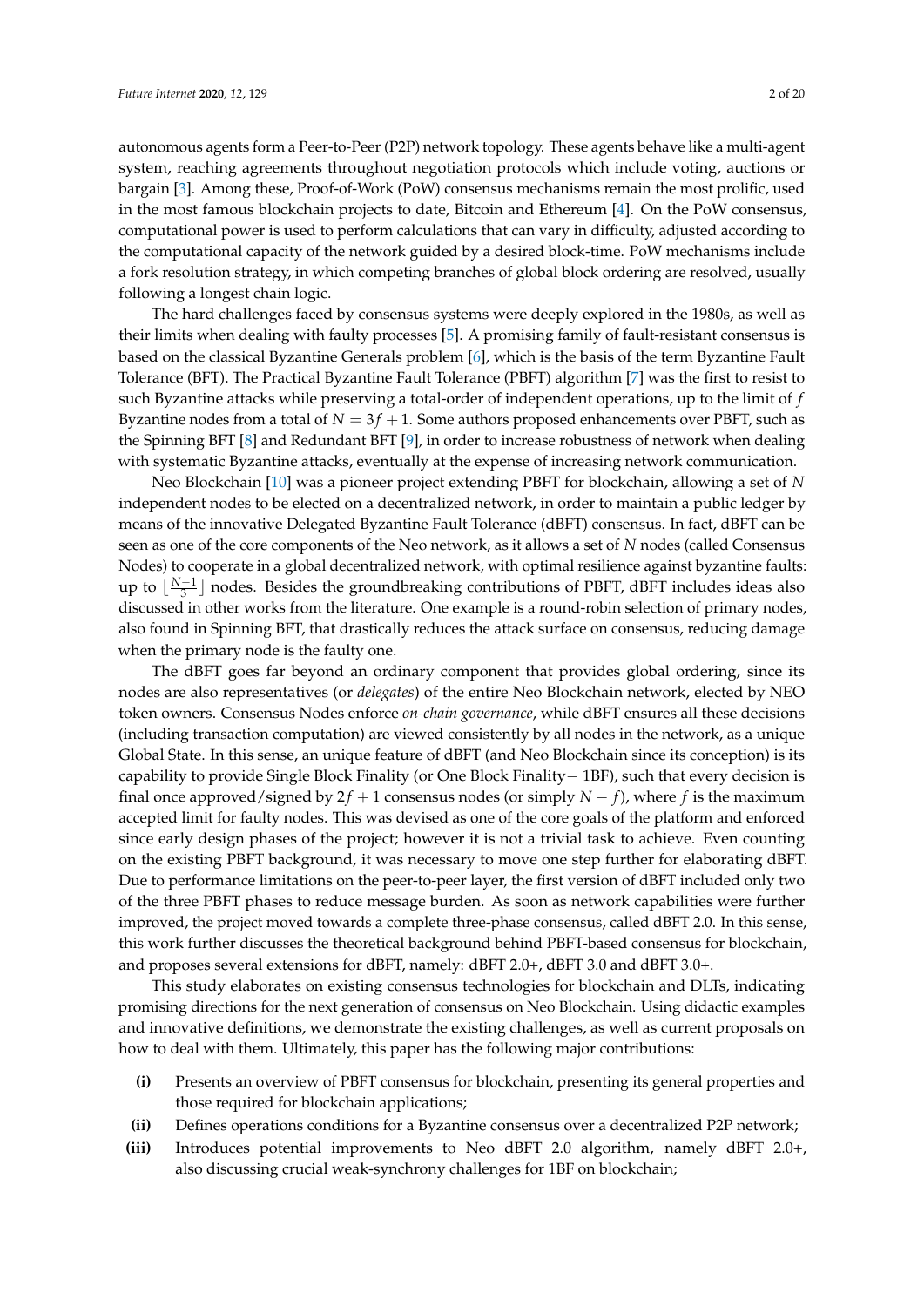- **(iv)** Presents a novel dBFT algorithm, namely dBFT 3.0, in which redundant primaries are used to increase consensus robustness.
- **(v)** Discusses future possible extensions over dBFT 3.0, namely dBFT 3.0+, to cope with other types of attacks and innovative byzantine node detection techniques.

This paper is organized into five sections, besides this introduction. Section [2](#page-2-0) provides background on Byzantine fault tolerant technologies and its fundamental concepts. Section [3](#page-5-0) presents a brief history of the dBFT algorithm, with details of its first implementation. Section [4](#page-8-0) describes its evolution to dBFT 2.0, including achievements and existing limitations, as well as presenting a solution for solving weak-synchrony problems and also act as a tool for byzantine node detection. Section [5](#page-12-0) introduces the proposed design for an upgraded version of the current Neo Consensus, namely dBFT 3.0. Finally, Section [6](#page-17-0) draws some final considerations and future extensions.

## <span id="page-2-0"></span>**2. Background**

#### *2.1. Twenty Years of Practical Byzantine Fault Tolerance*

Over 20 years ago, the groundbreaking work on PBFT by Miguel Castro and Barbara Liskov [\[7\]](#page-18-6) had finally demonstrated the practical feasibility of dealing with systematic byzantine (The term Byzantine was coined by Leslie Lamport [\[6\]](#page-18-5), on the Byzantine Generals Problem, which simply represents a faulty machine that shows arbitrary behavior, thus invalidating or even attacking the protocol itself.) faults in a distributed system, even in face of a very strong adversary. The resiliency of such system was proven to be optimal, resisting up to *f* faulty/byzantine nodes, from a total of  $N = 3f + 1$  replicated state machines [\[11\]](#page-19-2). The reason  $3f + 1$  nodes are required is also straightforward due to the hostile nature of the considered network: messages can be delayed, delivered out of order, duplicated, or even lost. Since *f* nodes can be faulty, you need to be able to decide after communicating with the other nodes ( $N - f = 2f + 1$ ). However, even when you receive f responses from them, you still cannot know if those are the faulty ones or not. Maybe the others were just delayed, so you need extra  $f + 1$  confirmations to be certain of the truth.

## *2.2. Network Properties*

We present requirements on the underlying network for dBFT-inspired consensus protocols.

#### <span id="page-2-4"></span>2.2.1. General Network Properties

The PBFT work presented the following properties:

- <span id="page-2-3"></span>(P.1) fail to deliver messages
- (P.2) delay messages
- <span id="page-2-5"></span>(P.3) duplicate messages
- (P.4) message delivery out of order

#### 2.2.2. Decentralized Network Properties

We introduce additional network constraints for a public DLT ecosystem, named *off-chain governance* requirements:

- <span id="page-2-2"></span><span id="page-2-1"></span>(P.5) network communication is performed by collaborative nodes that can join and leave at will
- (P.6) in order to ensure *safety*, interested parties must be able to *verify* public information, performing an *in-time* participation on the *correct* network

Because of its public and decentralized nature, a P2P design is usually adopted for DLT networks, satisfying [\(P.5\).](#page-2-1) Although it may not be beneficial in terms of efficiency, it favors resiliency. The *in-time* requirement [\(P.6\)](#page-2-2) is generally assumed, as one depends on actively receiving and sending messages via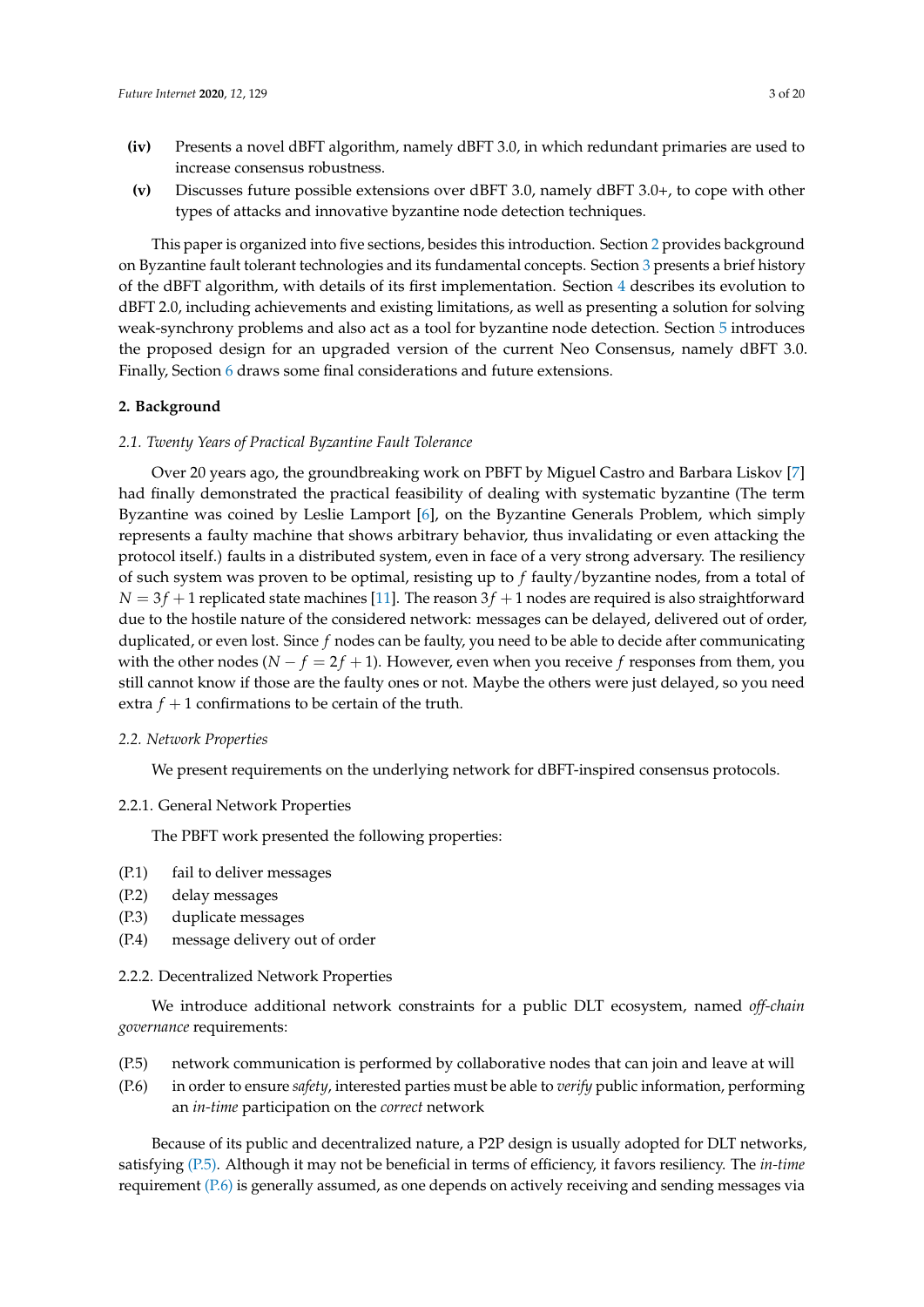a specific protocol, with *online* worldwide data validation, as this is what differentiates *official* networks (aka. *MainNet*) from others (*TestNet*, *PrivateNet*, ...). Constraint [\(P.6\)](#page-2-2) can be relaxed depending on other architectural properties, such as the expected time to generate consensus/decisions (may vary from seconds up to minutes/hours). To effectively collaborate on the network [\(P.5\),](#page-2-1) a node must be up to date at a minimum given time threshold.

## 2.2.3. Blockchain Network Properties

Finally, we present *Blockchain Conditions*:

- <span id="page-3-0"></span>(P.7) client requests (aka. *transactions*) are processed in batches (aka. *blocks*), and are chained together by linking them to previous blocks
- <span id="page-3-1"></span>(P.8) to satisfy [\(P.5\)](#page-2-1) and [\(P.7\),](#page-3-0) pending requests are usually managed via a *memory pool* mechanism, which aggregates requests not yet executed

According to [\(P.8\),](#page-3-1) *mempool* is naturally *non-deterministic*, since there is no guarantee that two nodes will have precisely the same pending requests at any given moment of time.

#### *2.3. Message Delivery*

Most works consider an *asynchronous scenario*, where messages are delayed, but will eventually arrive. This way, previous works argue that *guaranteed delivery of messages* can be achieved by replaying messages, as a way to circumvent [\(P.1\),](#page-2-3) a strategy that we will call (*P*.1).

In practice, there is no central authority or absolute control over the P2P network (including its software), so it is very hard to guarantee that certain properties hold, including (*P*.1). Software bugs and upgrades on different clients (at different times) may generate unexpected behavior, leading to eventual message loss and temporary disruption of the P2P channel. These disruptive events may also be caused by external decisions related to off-chain governance and the incentive model for the network.

This way, a well designed and healthy decentralized network can guarantee *at least* that messages are *almost always* delivered, with the exception of extremely rare events (where it can eventually halt), which we call (P<sub>.1</sub>). In our perspective, this modeling is a better approximation of a public decentralized blockchain ecosystem. This path is also in line with decisions of public blockchain projects, such as Neo, that do not expose the public IPs of consensus nodes, nor connect them directly (thus they depend on a healthy network to be able to communicate).

Therefore, in this work, we will explore alternative models to deal with  $(P.1)$ , namely  $(P.1)$  and (*P*.1). This may not be a good approach to devise correctness proofs, yet it is useful to argue for pros and cons of existing consensus models.

#### Ensuring Message Delivery on Peer-To-Peer: Challenges

Purely asynchronous consensus depends on guaranteed message delivery for the underlying network [\[12\]](#page-19-3), which is not a trivial property to assume for a decentralized network. To relay messages and avoid duplication, techniques such as Bloom Filters and probabilistic tables are usually employed [\[10\]](#page-19-1). Although this strongly favors efficiency and reduces overall memory usage, there is a risk of completely denying genuine messages, due to conflicts of previously generated message hashes. The probability of this event may be very small, yet not negligible in practice if the consensus mechanism depends on assuming all messages are eventually delivered.

One way to reduce the probability of such failures, is to have separated filters for Priority (consensus) and Non-priority messages. Since most messages is of non-priority (transactions, blocks, etc.), they may overload the probabilistic tables with information that may cause non-deterministic conflicts on priority messages. With less info on priority tables (and perhaps a larger size), the conflict probability that yields false positives on message relay is reduced.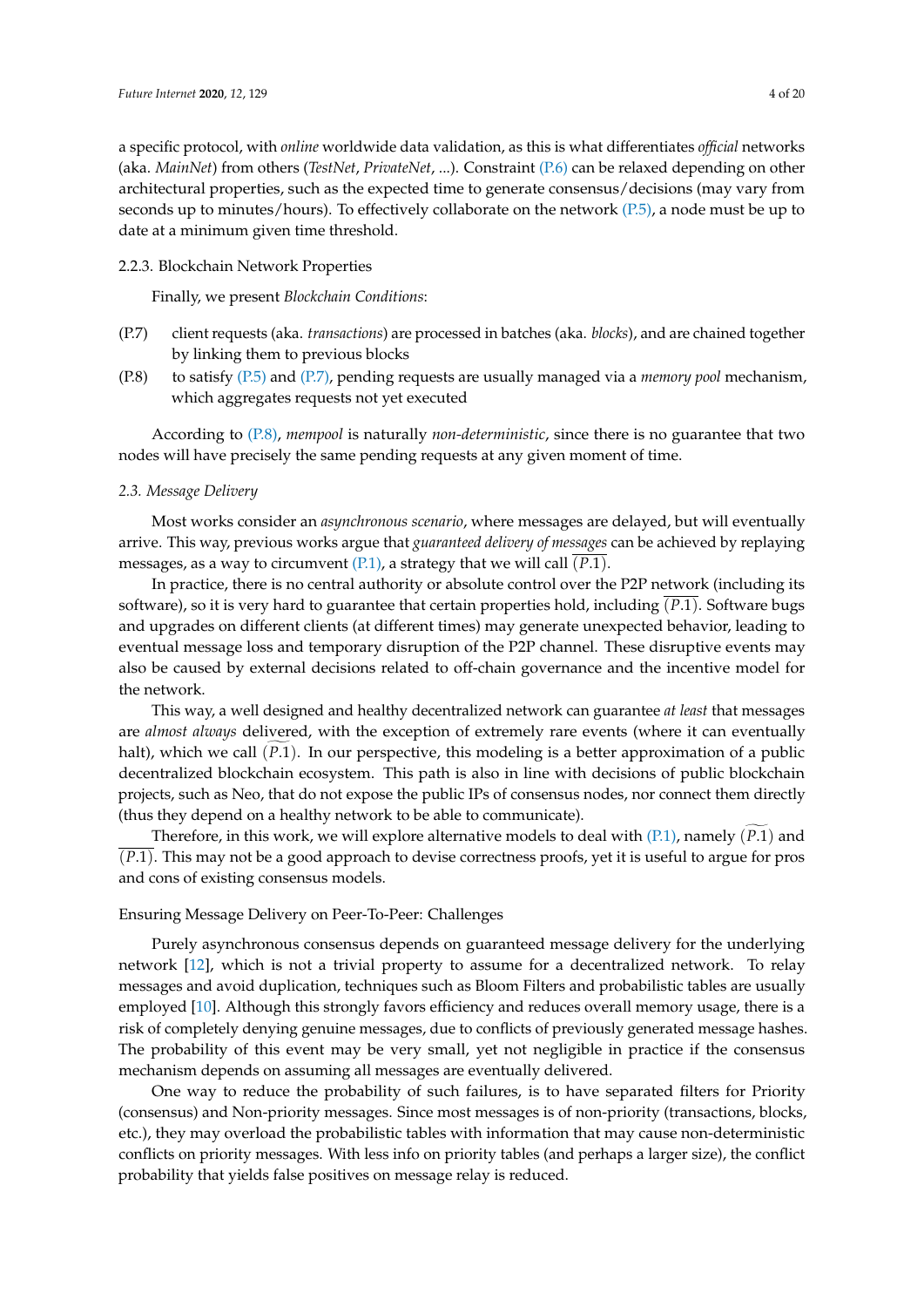Dealing with adversaries that may intentionally drop messages, thus not relaying them, is even harder. To guarantee that priority messages arrive, one must enforce redistribution for *every new node* that connects to it, keeping a history of messages that may help current consensus to evolve, and dropping past messages that are not necessary anymore. Nodes should also disconnect and reconnect to others periodically, as stable bonds could lead to situations where a strong adversary can control important nodes and routes inside peer-to-peer.

#### *2.4. Adversarial Model*

We consider a very strong adversary (similar to [\[7\]](#page-18-6)), which is capable of:

- <span id="page-4-3"></span>(A.1) coordinating faulty nodes, with arbitrary failures
- <span id="page-4-2"></span>(A.2) delaying communication (as seen in Section [2.2.1\)](#page-2-4)
- (A.3) completely block the network and drop messages, in extremely rare situations (This condition is due to previous decentralized peer-to-peer discussions, according to  $(P.1)$ . Please note that it is assumed that it can only happen rarely, otherwise the adversary would simply halt all communications during all times.)
- <span id="page-4-1"></span>(A.4) delaying any correct node, up to a polynomial time limit (We consider the same delay conditions as [\[7\]](#page-18-6), where delays can never grow exponentially.)
- <span id="page-4-4"></span>(A.5) explore issues of *byzantine fault tolerance privacy*, as leaked information from non-faulty replicas can be explored by byzantine agents

We also consider the following limitations on the adversary:

- <span id="page-4-0"></span>(L.1) it is compute bound, such that it cannot subvert the given public-key cryptography or generate hash collisions
- (L.2) it cannot fake message authentication, due to  $(L.1)$
- (L.3) correct nodes have independent implementations and infrastructure, such that no general failure can be explored

The [\(A.4\)](#page-4-1) is a weak-synchrony assumption, thus allowing a non-violation of the celebrated FLP result [\[5\]](#page-18-4) that forbids the existence of purely asynchronous consensus (from a deterministic perspective). On the other hand, there exists recent works in the literature that propose efficient purely asynchronous consensus [\[13\]](#page-19-4), claiming that its "non-deterministic nature" during decision-making allows circumvention of the FLP result. In this case, condition  $(A.4)$  is not required to hold, which we will call (*A*.4). This will require an *asynchronous network*, so [\(A.3\)](#page-4-2) is not expected to hold anymore, which we name (*A*.3).

## *2.5. PBFT Discussion*

We have presented basic concepts that support the development of the most recent (and efficient) consensus systems. Most of these concepts date back to PBFT [\[7\]](#page-18-6), a consensus proven to have optimal resilience while handling byzantine faults. PBFT handles *safety* in an asynchronous manner, being correct according to linearizability [\[14\]](#page-19-5), but it depends on a weak synchrony [\(A.4\)](#page-4-1) to guarantee *liveness*. PBFT has three phases in its algorithm: pre-prepare, prepare and commit.

In short, PBFT intends to find a *global order* for a given *set of operations* (more details will follow later). To accomplish that, it divides its nodes into two types: one *primary* and a set of *backups*. The primary performs the ordering (giving an unique *sequence number* to each operation), while the others verify it, being capable of fully replacing the primary when it appears to have failed (by means of a protocol called *view change*). There are many interesting extensions of PBFT, and some of them will be cited along this paper. We will focus a little bit now on the main character of the story: the pioneer dBFT consensus for blockchain.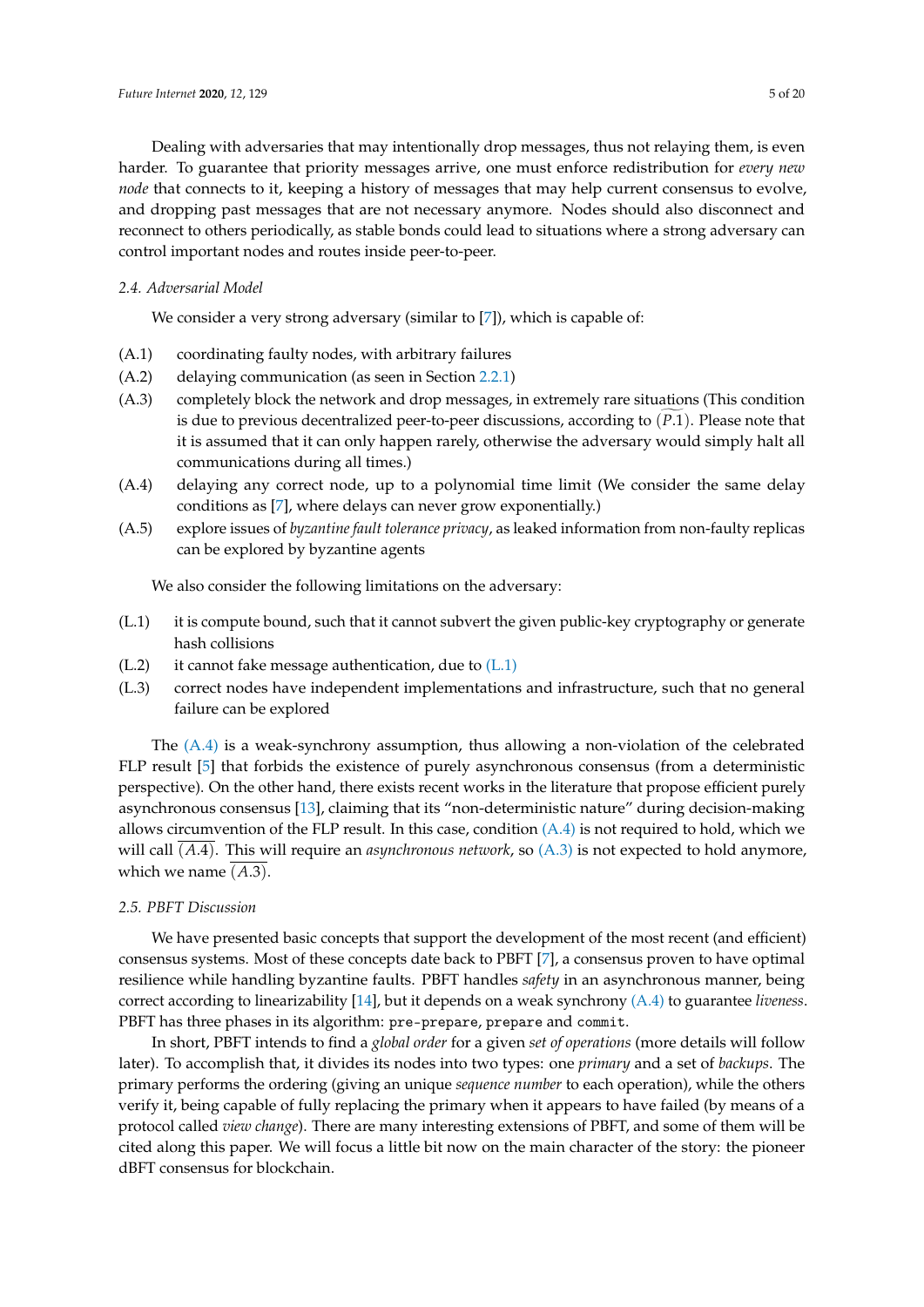## <span id="page-5-0"></span>**3. A Brief History of dBFT**

The first version of the dBFT is introduced at Section [3.1.](#page-5-1) A problem in its implementation, which impaired 1BF, is described at Sections [3.2](#page-6-0) and [3.3.](#page-7-0) Finally, Section [3.4](#page-7-1) presents the direction that dBFT 2.0 took for handling the issue.

#### <span id="page-5-1"></span>*3.1. dBFT 1.0*

The first version of dBFT just included two phases: PrepareRequest and PrepareResponse (corresponding to PBFT's pre-prepare and prepare). This was a necessary simplification, due to high communication costs and natural efficiency issues faced by a first prototype. Removing the third phase allowed consensus to perform much faster, especially necessary in a P2P network with the potential for large delays. In practice, it demonstrated how strong the adversary really is, according to [\(A.2\).](#page-4-3)

We will begin by demonstrating three "good cases" for dBFT 1.0: (a) no replica is faulty (Figure [1\)](#page-5-2); (b) one replica is faulty, but not primary (Figure [2\)](#page-5-3) (c) primary is faulty, requiring a change view (Figure [3\)](#page-5-4).

<span id="page-5-2"></span>

<span id="page-5-3"></span>**Figure 1.** Perfect case. Request sent and received by Primary (replica 0). Everyone relays block #*H*.



<span id="page-5-4"></span>**Figure 2.** Good case (faulty non-primary replica 2). Request sent and received by Primary (replica 0). All except 2 relays block #*H*.



**Figure 3.** Primary 0 is dead and no proposal is made. Replicas will change view after timeout (red lines) due to not receiving each other's responses in time. Replica 1 becomes the new primary (*Pr*. 1 ) and successfully generates block #*H*.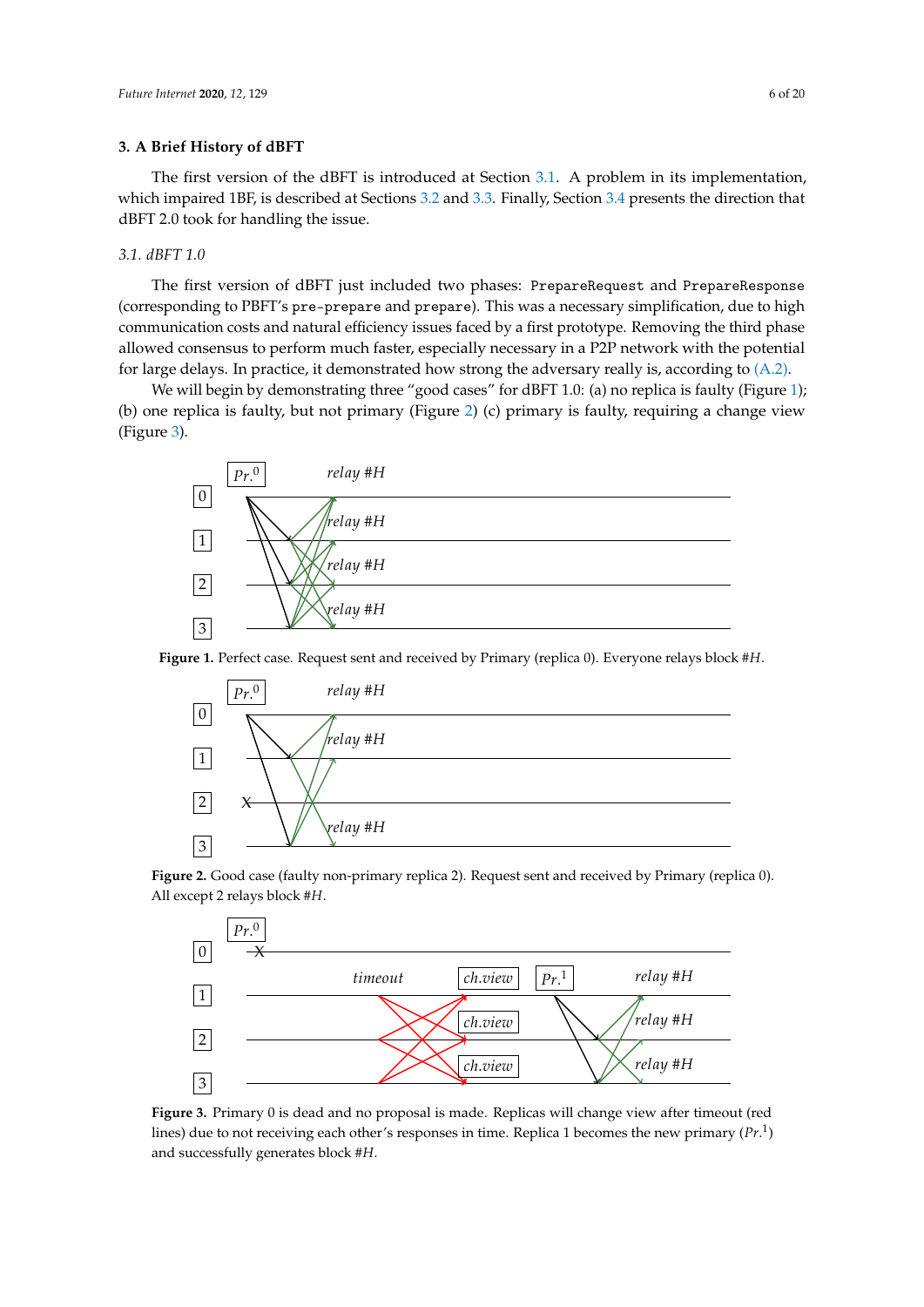#### <span id="page-6-0"></span>*3.2. Forks and Sporks*

One side effect of the decision to forego the third phase was that, due to network delays, even when no byzantine node was present among Consensus Nodes, multiple valid blocks could be eventually forged (at the same blockchain height). During community discussions, this phenomena was once called a *spork*, highlighting its difference from a classic *chain fork* (which happens naturally in blockchains without 1BF, such as Bitcoin [\[1\]](#page-18-0)). Unlike a classic fork that allows further endless continuations after each block, in the *spork* phenomena a valid block was created by orphaned immediately, and progress could continue on the other block. Although not explicitly forking the network, it could potentially generate issues, as non-consensus nodes that accepted the orphaned block would never give up on it (due to 1BF policy). These affected nodes would then require a manual software restart, parsing the whole chain again, in order to finally attach the correct block on top of its chain.

The reason behind this phenomena was simple: some primary node could eventually propose a valid block, receiving support from enough nodes (at least  $2f + 1$ ), but these same nodes could only receive messages from each other after a long time (due to [\(A.2\)\)](#page-4-3). This would cause a *view change*, since the given timeout for that view has expired (for at least, 'M' replicas), so another backup would become primary and propose another valid block for that same height, receiving again enough signatures from its colleagues (at least  $2f + 1$ ). This situation is presented in Figures [4](#page-6-1) and [5.](#page-6-2)

<span id="page-6-1"></span>

**Figure 4.** Request sent and received by replica 0 (*Pr*. <sup>0</sup> means primary of view 0). Others will not follow it, since they will change view (red lines) due to not receiving each other's responses (green lines) in time. Replica 1 becomes new primary (Pr.<sup>1</sup>) and generates "spork" (blocks #H and #H<sup>1</sup> are in same height but with different contents). The "X" indicates a complete node crash. Ignored messages are dotted lines (received after a change view has already occurred).

<span id="page-6-2"></span>

**Figure 5.** Request sent by replica 1 and 2f PrepareResponse to replica 3. Primary and others will not follow it, since they will change view due to not receiving each other's responses. Replica 2 becomes new primary and generates "spork" (blocks #H and #H').

An important explanation was still lacked. The adversary is very strong as we know, but the problem seemed to happen only from time to time, sometimes these "sporks" took nearly a month to happen again. The peer-to-peer network had large delays, but since Neo blocks are generated every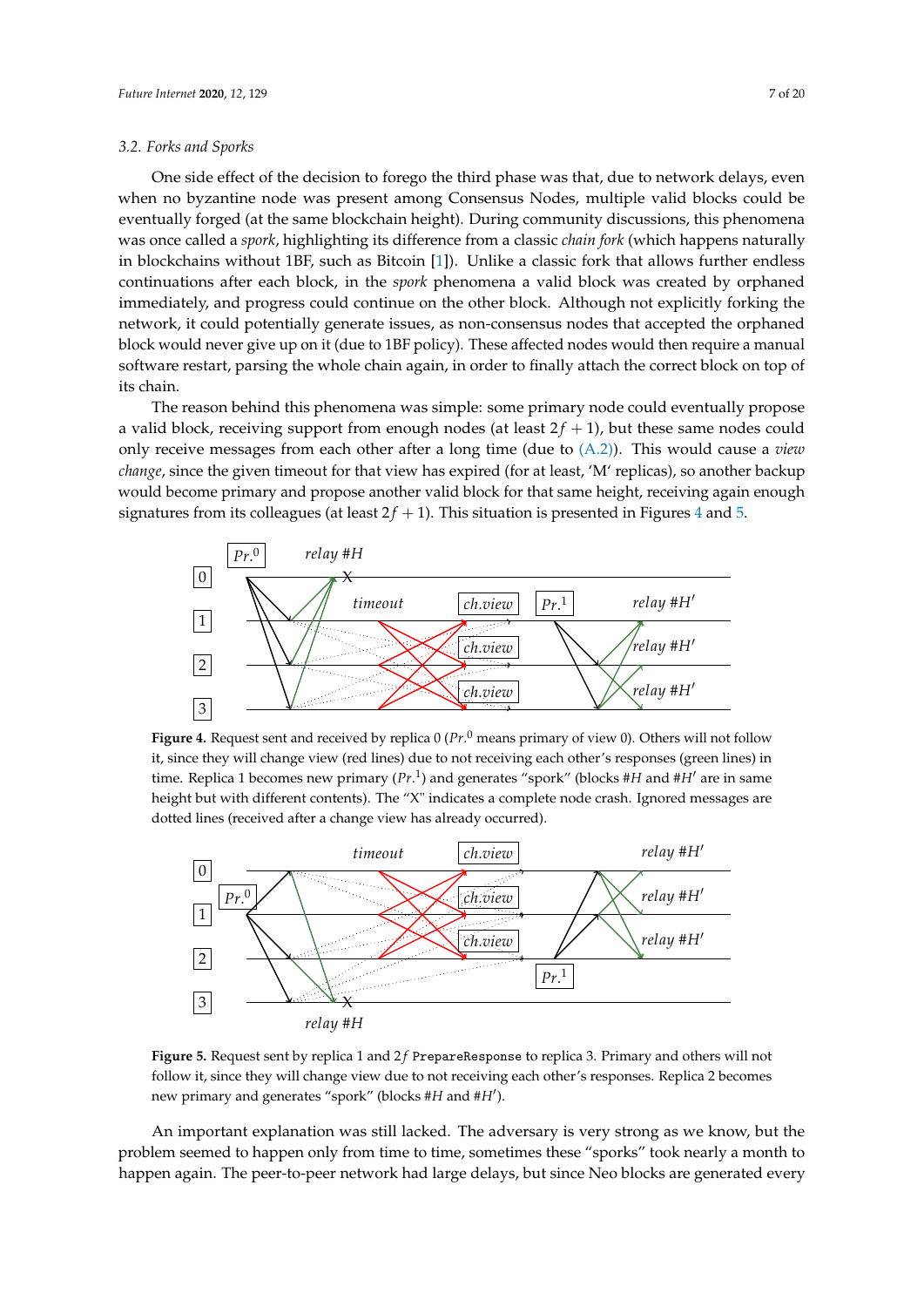15 s, and the first view change only happened at twice this value, we would require a delay of at least 30 s on the network for a spork to happen. Yet, it kept happening from time to time.

#### <span id="page-7-0"></span>*3.3. Sporks Explained*

The dBFT does not have a unified notion of "time", so every node has its own independent timer. Each of them timeout when they believe the primary has failed (with exactly the same timeout value *T*), but note that this may happen in completely different moments. The reason is that each node depends on the *persist time* of the previous block to start its next timer, since it is local information (and trusted regardless of primary node, differently from the block timestamp itself).

Therefore, one possibility for a spork to happen naturally is that the primary has already been delayed (by perhaps a delayed reception of the previous block). In this sense, primary starts to work and finishes its valid block just in time for all the others to expire their timers, as detailed in Figure [6.](#page-7-2) And just in that precise moment, none of them happen to receive any message from each other nor the delayed primary, so *puff*: we get a spork.

<span id="page-7-2"></span>

**Figure 6.** More "realistic" case analogous to Figure [4,](#page-6-1) when Primary proposal is naturally delayed due to a delay on previous Block persistence (event  $#H_0$ ). Timeouts are set to  $2^v \cdot T$  time units (in purple), where *v* is view number. Please note that most prepare response messages are *ignored* after Change View has started, even with a regular and very small delay. Since Primary was already delayed in relation to others, time to respond was actually minimal before a protocol change occurred on replicas 1, 2 and 3.

This time difference is still a challenging issue on dBFT 2.0, which will be further discussed during dBFT 3.0 proposal. So how does dBFT deal with delays on block proposals (avoiding large differences on block timestamps)? In short: the current time difference between nodes is allowed up to vary up to several minutes (10 min until 2019, changed to around 2 min), so we still need another mechanism that further reduces this difference (up to second/millisecond scale). Clock drifting is a real problem, but nodes can collaborate with each other guaranteeing that a much smaller time difference is tolerated.

## <span id="page-7-1"></span>*3.4. Towards a Solution for Sporks*

The solution to sporks was evident: dBFT needed a third phase. It was clear that block signatures could not be exposed to the network before the replica was confident that other nodes would follow it, otherwise multiple valid blocks could be generated at each height (as seen in Figures [4](#page-6-1)[–6\)](#page-7-2). This issue is related to adversarial condition [\(A.5\),](#page-4-4) where byzantine agents can aggregate signatures  $(\#H)_{\sigma_i}$  from  $2f + 1$  replicas (sent on prepare response), allowing the creation of a valid block #*H* even if all  $2f + 1$ replicas *i* finally decided to relay #H' after a change view.

An interesting characteristic of this issue, from a practical/applied point-of-view, is that it only happened eventually (a few times a year), even on a blockchain with systematic block generation (average 15 s). Considering that all replicas are non-faulty, only a very "unlucky" combination of delays could lead to such scenario. From a theoretical perspective, the issue is easy to be reproduced but not with a trivial fix, as we will see in the next section.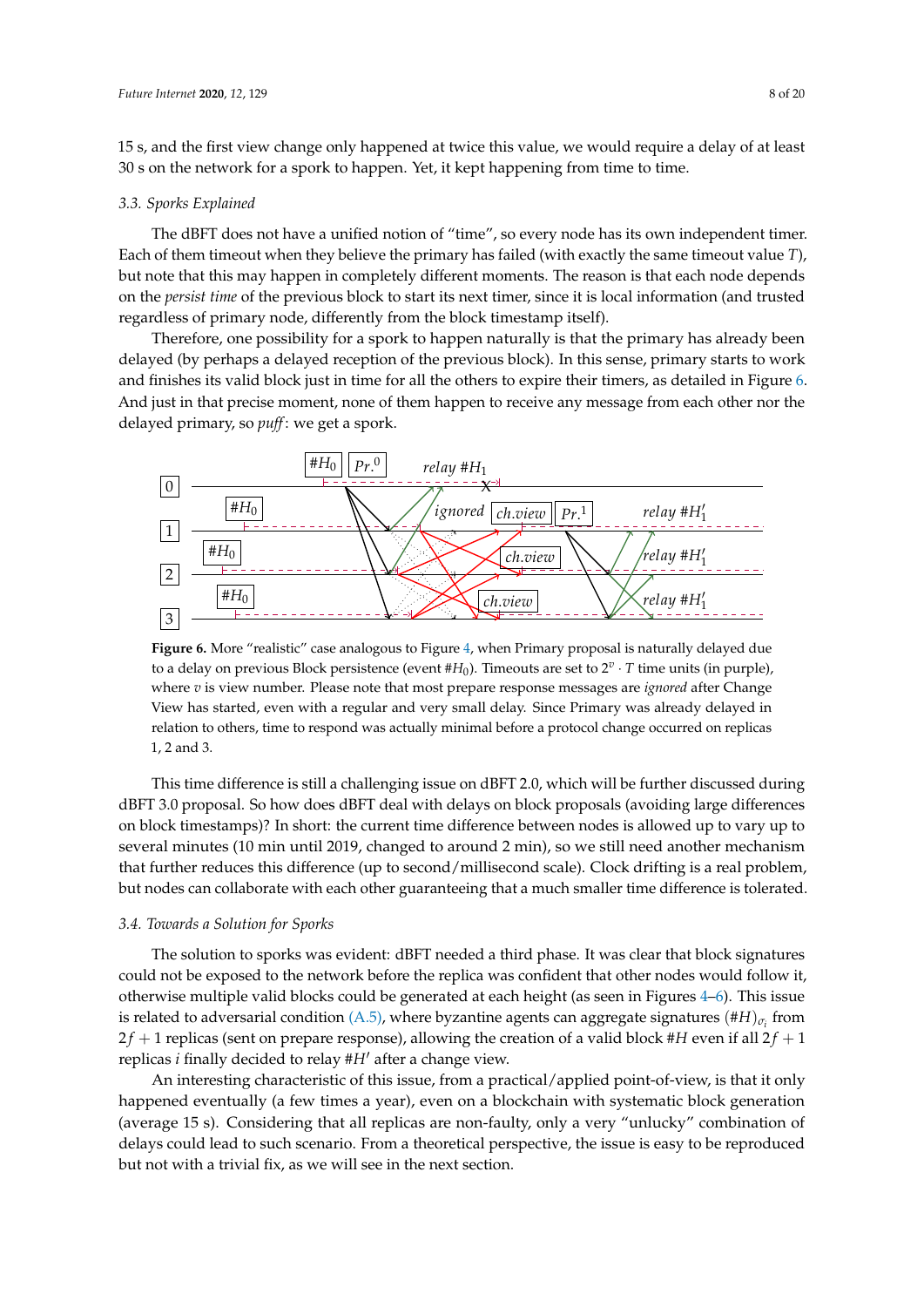## <span id="page-8-0"></span>**4. dBFT 2.0**

The development of dBFT 2.0 had specifically targeted a solution to the "sporks". This was consistent to a scenario where code quality has been drastically improved (This value is an average from the ones unofficially reported by several core developers, during this project phase in 2018.) (up to 100x), due to several code optimizations and the adoption of the Akka framework (removing several locks from consensus/blockchain system). In this new scenario, the adoption of a third phase for consensus was no longer deemed prohibitive to keep achieving slightly over the 15-s average block-time in practice.

#### *4.1. Effects of a Third Phase*

<span id="page-8-1"></span>Figures [7](#page-8-1) and [8](#page-8-2) shows good operation cases for dBFT 2.0, while Figure [9](#page-9-0) demonstrates a commit signature exposure.



**Figure 7.** Perfect case. Request sent and received by Primary (replica 0). After  $2f + 1$ responses/proposal, replica is *prepared* for block #*H*. Everyone relays block #*H* after commit phase (in blue).

<span id="page-8-2"></span>

**Figure 8.** Good case (faulty non-primary replica 2). Request sent and received by Primary (replica 0). After 2 *f* + 1 responses/proposal, replica is *prepared* for block #*H*. All except 2 relays block #*H* after commit phase (in blue).

An interesting feature of dBFT 2.0 is its capability to quickly achieve consensus, with lightweight payloads and independent messages. On the other hand, some challenges arise due to the delivery of messages out of order [\(P.4\)](#page-2-5) and especially adversarial conditions such as large/variable delays [\(A.2\).](#page-4-3) One may fear that *pending* consensus messages may cause unexpected effects after a replica is already committed, and for this reason, change view phase enforces that previous payloads are not received anymore (focus is on the new consensus round). Figure [10](#page-9-1) presents how NEO is currently handling this using a synchrony condition.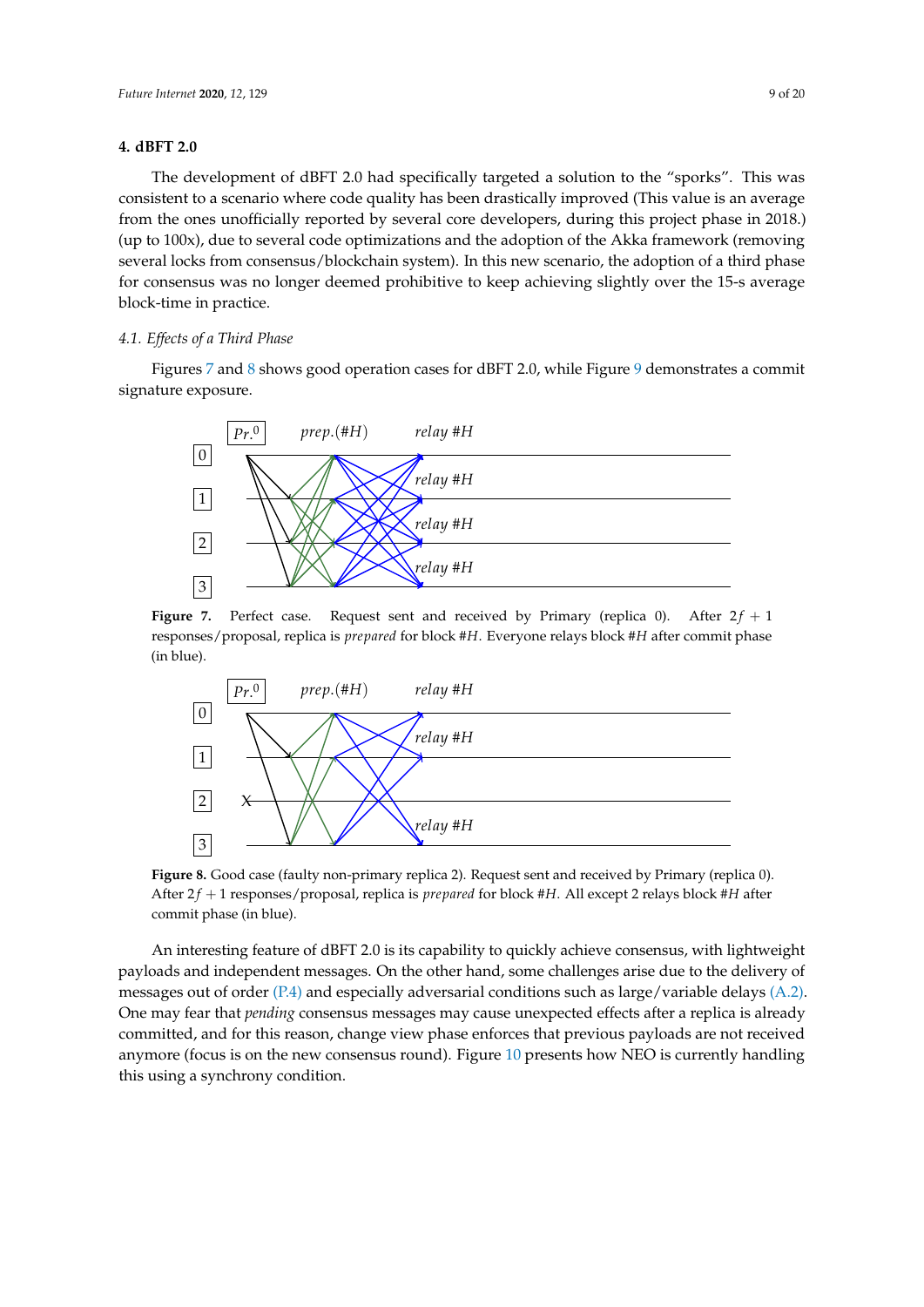<span id="page-9-0"></span>

Figure 9. Request sent by replica 1 and 2f PrepareResponse to replica 3 that becomes *Prepared for* #H. Replica 3 exposes its commit signature, so it will deny any view change message. Others may change view (due to message delays) and replica 2 becomes new primary, generating valid (and unique) block #H' (no spork happens).

<span id="page-9-1"></span>

**Figure 10.** Request sent by replica 1 and 2 *f* PrepareResponse to replica 2 that becomes *Prepared for* #*H*. Replica 3 is dead. Replicas 0 and 1 want to change view, but are unable due to recovery synchrony condition  $c' + f' > f$  (where  $c' = 1$  prepared replicas and  $f' = 1$  dead replicas). This prevents nodes from changing view, when next view would be unable to capture necessary  $2f + 1$  signatures to form a block. In this case, system resolves naturally when the minimal number of messages arrive at destination (even with large delays).

As presented in Figure [10,](#page-9-1) the synchrony condition  $c' + f' > f$  is helpful to handle extreme situations, especially when a node is permanently dead. In practice, it would be better to avoid this kind of condition, which is not present on classic PBFT, for example. But why is it needed here and not there? Although quite subtle, adversarial and network conditions that serve as the basis for dBFT are slightly more complex than those for PBFT. One must keep in mind that in PBFT, *requests are independent*, and this is also assumed by many other consensus mechanisms such as Spinning and Redundant BFT [\[9\]](#page-19-0). In fact, RBFT and others directly assume some *propagation phase* that largely reduces these issues (by having requests synchronized between replicas). Unfortunately, this is unfeasible in practice for dBFT, since the *mempool* is naturally non-deterministic, and replicas are not directly connected between them, but through a decentralized P2P network where things may not work the way you would prefer. Anyway, by fully understanding PBFT mechanisms we may also shed some light on elaborating recovery mechanisms, such as this aforementioned synchrony condition, for dBFT 2.0 and its next generations.

#### *4.2. How Does PBFT Handles Consistency across Views?*

PBFT considers the task of totally ordering a given set of requests, sent directly by each client to the expected primary replica. If this first transmission fails, it will keep retrying, but now also send to other replicas. In PBFT, three-phase consensus happens at the level of *each independent request*, by attributing an unique sequence number *n* to each request, and guaranteeing that all non-faulty replicas will eventually agree to it.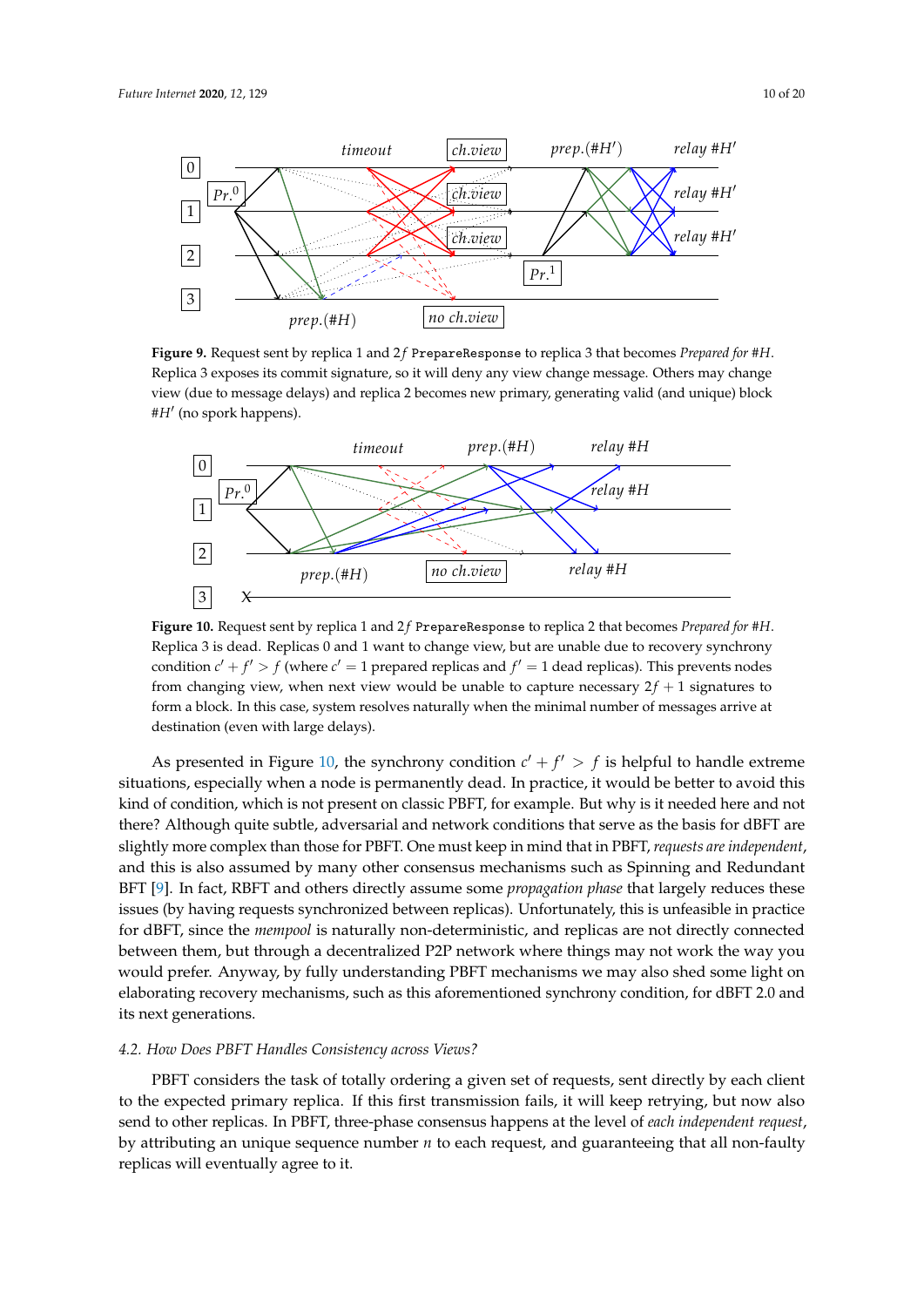This is very different from a blockchain, by totally ordering bigger *chunks* of *requests*, respectively called blocks and transactions. For dBFT, the primary selects a chunk of transactions and forms a block, with an unique hash identifier, including a nonce and timestamp. The task of backup nodes is to validate that information. However, what happens then, when somehow a commit is performed by some node, and only then a change view occurs?

For PBFT, change views have the remarkable capability of keeping the sequence number *n* of any possible committed node in the past (non-faulty ones at least), so new views are not likely to change that number. To perform this, view change messages carry *all available information* of each participant node, and just like magic, having  $2f + 1$  nodes participating in the change view is enough to guarantee that a new (and honest) primary will keep that same number *n* for that same request. This guarantees that replicas in future views will commit at same sequence number that they could have committed before (and the same is valid for those who have already committed).

This is not a trivial task on a blockchain. A faulty primary may propose transactions that do not exist, and because of that, a non-faulty primary may propose a valid block that gets rejected (by timeouts) if other replicas cannot get/validate that information quickly enough. Yet, although heavily non-deterministic, the *mempool* typically spreads information quickly enough to give enough information for backups to validate any block sent by a non-faulty primary (within the time limit). However, if a new primary assumes the task of block proposal (after change view), it is currently *free* to re-create the block in any way it wishes, thus possibly dropping all efforts made on a previous view.

We argue that replicas could give simple, but important hints to a new primary, in order to reduce possible block proposal conflicts on higher views.

## *4.3. Aggregating Extra Information on dBFT 2.0: The dBFT 2.0+*

We believe that some simple information can help a new primary to propose the creation of a block which is identical (or at least very similar to previous ones, which would help to speed-up consensus). The following strategy could be adopted:

- 1. Replicas can inform which txs are present (or not) by providing a bit array (one bit per transaction index on block) connected to previous proposal;
- 2. If  $f + 1$  supports the same transaction, it is guaranteed to exist (and be valid). If  $2f + 1$  support that transaction, it is fundamental that the next primary should include it since at, least,  $f + 1$ honest nodes are going to realize the aforementioned guarantee;
- 3. If a sufficient amount of transactions are present (within a threshold), next primary could propose the same block, resolving all possible issues with nodes committed in the past.

We can still certainly devise more strategies here, and although this increases the burden of a view change message, this is the last opportunity that a replica will have to *express itself* and avoid future issues. Thus, for ensuring commit consistency across views, replicas can agree on the same block, even after change views, by following these proposed set of strategies. If a non-faulty replica committed on view *v*, it means that  $2f + 1$  agreed, meaning that at least  $f + 1$  non-faulty nodes agree (they have all block transactions, which are valid). A change view requires  $2f + 1$  agreement, so as long as non-faulty nodes include all info during view change (including known proposal and responses) at least one non-faulty replica will re-issue the same valid block that could have been previously committed.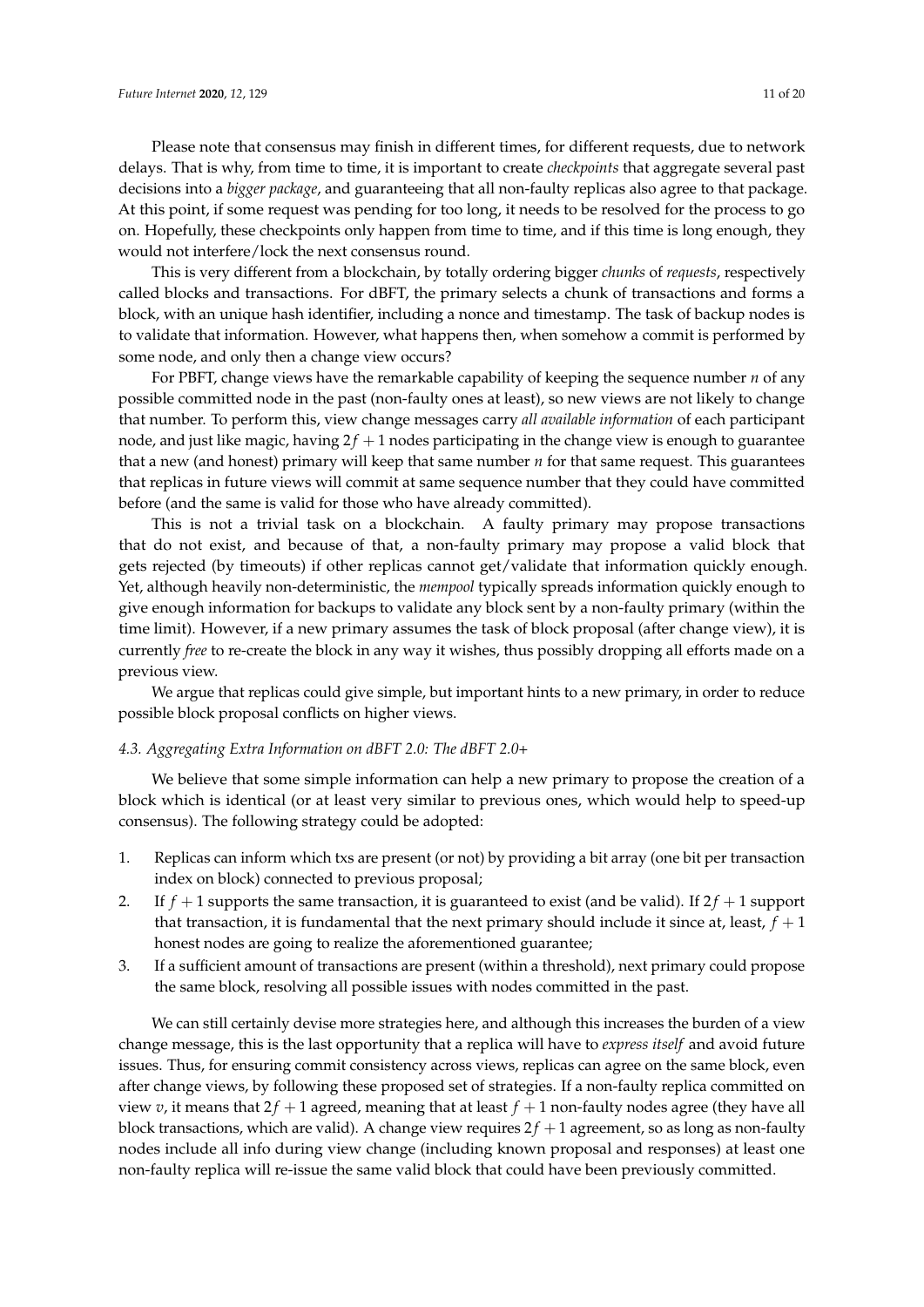Thus, new primary will issue a new proposal (called NewView on PBFT) including extra view change info and the new proposal itself (repeated proposals may be easily eclipsed using simple sign hash techniques). So, it may have two options: if it responded already on view *v*, it must re-issue the block on  $v + 1$  (it is proven that it has participated). If it did not participate, then it may issue a new one. As aforementioned, an interesting strategy involves a bit vector sent by nodes, so it can be known which transaction were commonly agreed by non-faulty replicas (just sum  $f + 1$ ) on previous rounds, so it accelerates the next block to also include those transactions, although global hash will change this time. If it does not change, nodes can reuse the responses from last round in a direct response-commit pack, thus skipping new phases if something improved in the meantime (during view change). This way, it becomes very hard for byzantine primary  $v + 1$  to maliciously participate on view *v*, and then forcefully change hash on  $v + 1$ .

We should note that such targeted attacks (see Figure [11\)](#page-11-0) are even harder to perform on a decentralized P2P network than when replicas are directly connected to themselves. This gives another strong justification for the P2P design [\(P.5\).](#page-2-1) Consistency should be carried through phases, which is why aggregate messages are necessary for safety (and that is why delayed messages from previous phases must always be discarded).

<span id="page-11-0"></span>

**Figure 11.** Failed attack on dBFT 2.0+, where replica  $R_2$  is malicious. Request sent by non-faulty replica *R*<sup>1</sup> (on view 0) makes non-faulty replica *R*<sup>3</sup> commit. Due to delays, no one receives messages from *R*3, and malicious *R*<sup>2</sup> pretends that messages were not received (neither the prepare request from  $R_1$ , response from  $R_0$ , or commit from  $R_3$ ). Byzantine  $R_2$  requests a change view on timeout, and all nodes do the same (even committed replica *R*3). Please note that ViewChange messages also carry prepares and responses for non-faulty replicas, so  $R_0$  necessarily become aware of a valid proposal  $#H$  ( $f + 1$  confirmations). This way, new primary  $R_2$  cannot maliciously propose a new block  $#H'$ , and if it was honest, it would re-propose #*H* on view 1. If re-proposed, *R*<sup>3</sup> would again respond to it, including its previous commit (adjusted to view 1). Please note that *R*<sub>3</sub> will never issue a different signature, in any case. Eventually all non-faulty replicas will agree on #*H* (even if they need to change view again).

A more complex attack is presented in Figure [12.](#page-12-1) Please note that these attacks depend on a malicious agent deliberately hiding known information, thus allowing the next primary to change proposal hash. As already highlighted, this cannot happen in PBFT, because all order proposals (sequence numbers *n*) can only be performed by primaries, with signed information. Therefore, if a single agent presents information during change view, this information helps the decision-making of the next primary to preserve all previous orderings (thus allowing precise commits, even in different views). One thing that remains unknown for PBFT, is a case when a byzantine primary issues double signatures, and in a similar way to Figure [12,](#page-12-1) replicas end up receiving conflicting orderings during change view. It is not clear how to deal with that intentional malicious case, which is very different from simple crash failures. A more detailed description of PBFT can be found on [\[15\]](#page-19-6), specifically focusing on change view details and assumptions (including the necessity of ViewChangeAck messages since regular payload is not signed).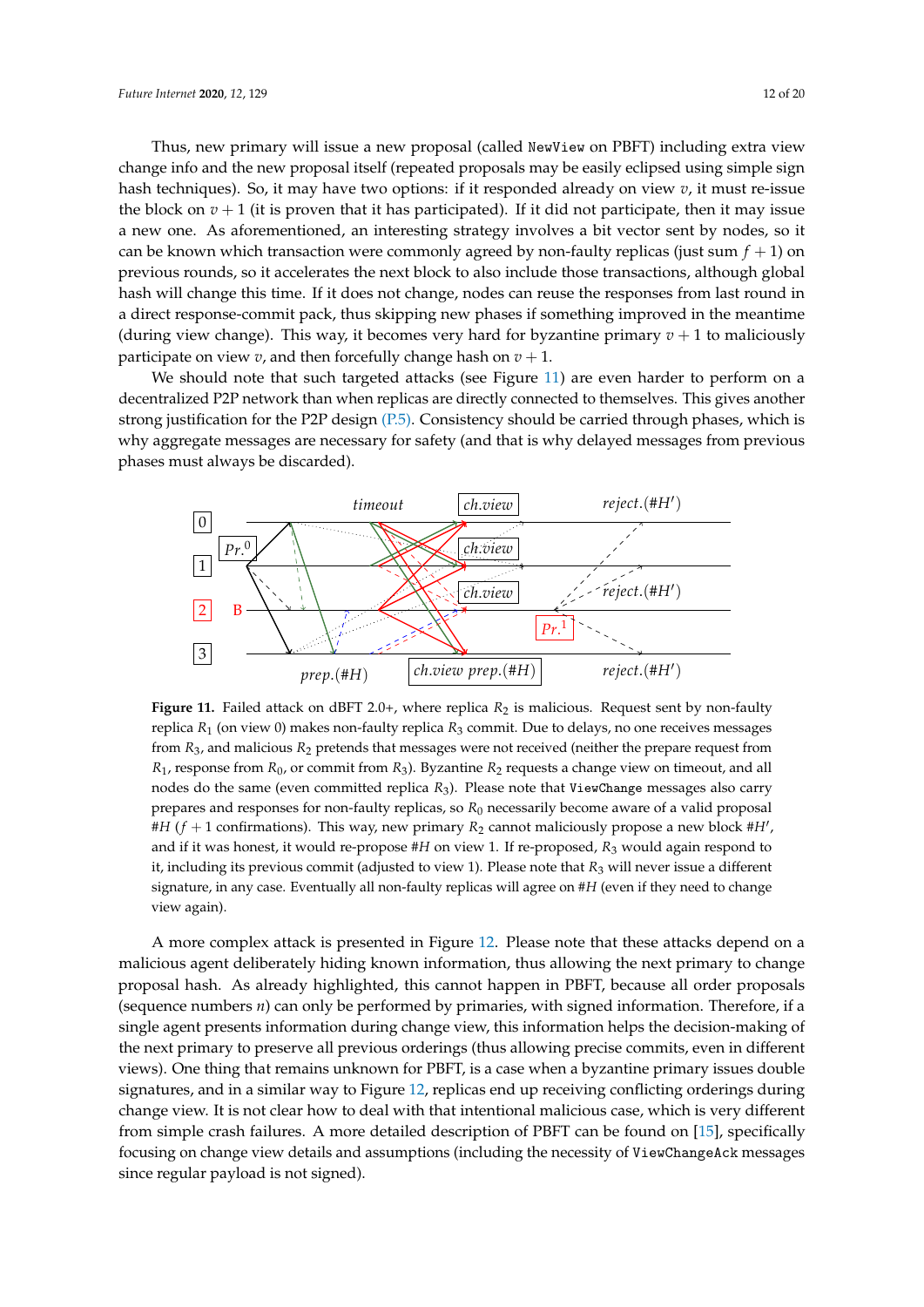<span id="page-12-1"></span>

**Figure 12.** Complex attack on dBFT 2.0+, where replica  $R_2$  is malicious. Byzantine  $R_2$  helps  $R_0$  commit, and then it assumes new proposal  $#H'$ . By unfortunate delays, replicas  $R_5$  and  $R_6$  are unaware of previous proposal from *R*0, and delays prevented *R*<sup>0</sup> to participate on next view change, which "elects" byzantine *R*2. Although proposal #*H* is effectively informed during view change (always at least one non-faulty will inform), there is not enough *f* + 1 confirmations of #*H* to force malicious primary to keep it (then it starts a new one  $#H'$ ). Replica  $R_3$  dies after response to  $R_0$  (this can also be considered a malicious attack under quota  $f = 2$ ). As long as delays are large enough, replicas  $R_1$ ,  $R_2$ ,  $R_4$ ,  $R_5$ ,  $R_6$ may form a new block #H'.

The example detailed in Figure [12](#page-12-1) is not that bad since the system would converge to #H' (instead of #*H*). In this sense, byzantine replicas would not gain much benefit from the attack, as block #*H*<sup>0</sup> is still valid. If any conflicting messages arrive to replicas (at any future time), they would have information to blacklist *R*2, and if this happens during consensus, honest replicas would directly trigger another change view together with blacklisting, thus possibly returning to proposal #*H*. This is very complex because, as soon as non-faulty replicas respond to #H', they could only send message during another change view round, otherwise they would be helping to possibly generate a spork, which is not possible unless some of them commit to #H'. If this happens, perhaps at some point (future change view), replicas could become aware that no consensus is possible anymore, and try to fully reset the round (including blacklistings). The worst aspect of this situation is that Byzantine *R*<sup>2</sup> can wait calmly until this event occurs (due to unfortunate delays), and immediately respond accordingly to generate the issue.

## <span id="page-12-0"></span>**5. Promising dBFT Extensions: Towards dBFT 3.0**

A further evolution of dBFT 2.0 may help dBFT to achieve better efficiency on consensus, and also to allow broader community participation on the process (boosting network decentralization). This section presents a possible direction that is worth exploring and can improve system resilience and robustness. Following this reasoning, we introduce a weak-synchronous extension of current dBFT 2.0 with two concurrent speakers. In addition, it also discusses an analogous algorithm with  $f + 1$  primaries (Section [5.3\)](#page-16-0).

# *5.1. Design Principles*

The dBFT 3.0 proposal intends to improve dBFT 2.0 in the following manner:

<span id="page-12-2"></span>(X.1) allowing multiple "simultaneous" block proposals (in same view)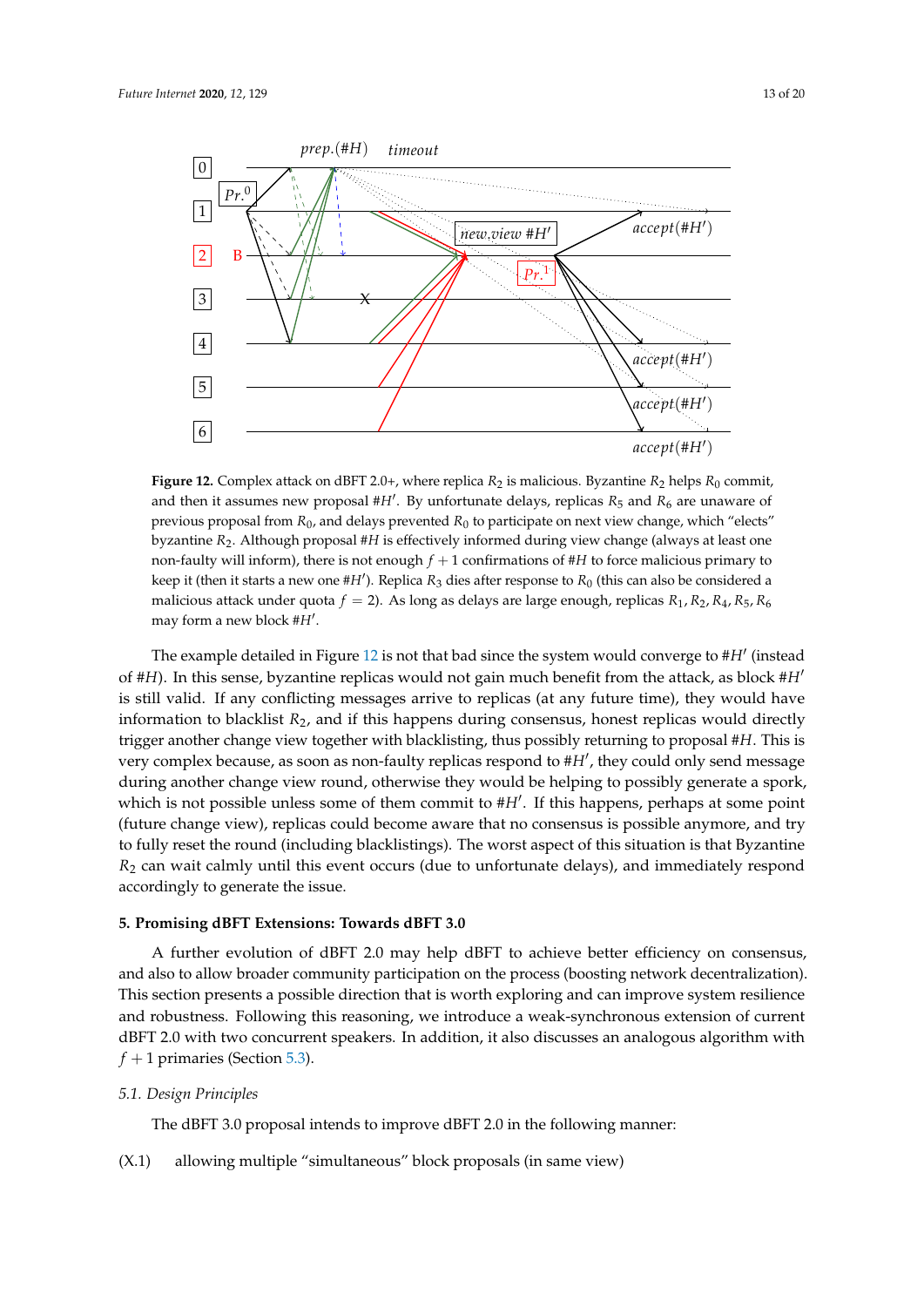- $(X.2)$  remove the "special status" of a single primary node: by having  $(X.1)$ , a single faulty replica cannot delay block generation
- $(X.3)$  community participation: by having  $(X.1)$ , one can afford letting "unvoted" and "highly staked" *guest nodes* to participate on consensus without risking the network safety, eventually contributing and also earning fees
- (X.4) in-time consensus: exact *T* seconds with block finality (on average)

Some interesting extensions can also be included, such as:

<span id="page-13-0"></span>(X.6) community interaction messages from nodes via p2p

We believe that  $(X.6)$  could incentivize the early reporting of failures (or even scheduled ones) via P2P, and instantly pass information to users via integration with social networks, wallets and traditional messaging systems. This can also be used (although in a limited way) to provide new monetization means for consensus nodes, by exploring its visibility and "status", to merchandise for its affiliate projects via P2P.

## *5.2. dBFT 3.0-WS2: Double Proposals on dBFT*

A known weakness of PBFT, dBFT and other primary-based consensus (spinning, etc.) is that consistent primary failures will always trigger a change view (losing time every round). In the spirit of dBFT 3.0 with multiple proposals, one way to extend single block proposal limitation (single primary) is to simply extend it to *two primaries*. We were hopefully able to design such system in a safe manner, by introducing an extra Pre-Commit Phase. We call this consensus as *dBFT 3.0 with weak synchrony and two primaries* (dBFT 3.0-WS2). An interesting property of dBFT 3.0-WS2 is that although it may require four phases to achieve consensus, for the great majority of cases (obtained from big set of experiments especially performed to detect such cases), the system could shortcut directly to Commit Phase, leading to three-phase consensus. This happens when the network is synchronous, and the first primary is not faulty.

The general strategy is quite similar to dBFT 2.0, which we present step-by-step for dBFT 3.0-WS2:

- (W.1) Replicas receive past block  $H_0$  with timestamp  $t(H_0)$
- (W.2) Primary 0 of next block on view 0, i.e.,  $Pr^{0,0}$ , set next timeout to  $t(H_0) + T$ , while Primary 1 of same view 0, i.e.,  $Pr^{1,0}$ , sets its to  $t(H_0) + 4\frac{T}{3}$  (extra  $T/D$  seconds, e.g., for a parameter  $D = 3$ )
- (W.3) If Primary 0 is well, it will release a good proposal  $H_1^0$  on time
- (W.4) If network delays are not huge (good case), non-faulty replicas will receive proposal and respond to it. In this case, Primary 1 does not need to send proposal  $H_1^1$ , but there may be good reasons to do it anyway, as discussed further on.
- (W.5) dBFT 3.0 still follows dBFT 2.0 pattern of PrepareRequest and PrepareResponse phases, but, with an additional Pre-Commit phase, which operates as follows:
	- (a) *pre-commit* to Primary 0 is sent when a node has  $f + 1$  Preparations (PrepareResponse and the PrepareRequest hashes) to Primary 0 among  $2f + 1$  Preparations payloads already received
	- (b) *pre-commit* to Primary 1 is sent when, at least,  $2f + 1$  Preparations for Primary 1 are obtained
- (W.6) The interesting point of Pre-Commit phase is that it can be skipped completely if  $2f + 1$ response to Primary 0 are obtained. Then, *commit* to Primary 0 can be directly sent.
- (W.7) This strategy allows Primary 0 to have priority over 1, thus resolving consensus very quickly, and directly triggering a Commit message (with signature release that cannot be undone)
- (W.8) If no commit is issued, and the timer expires, replicas will issue a change view (same as dBFT 2.0)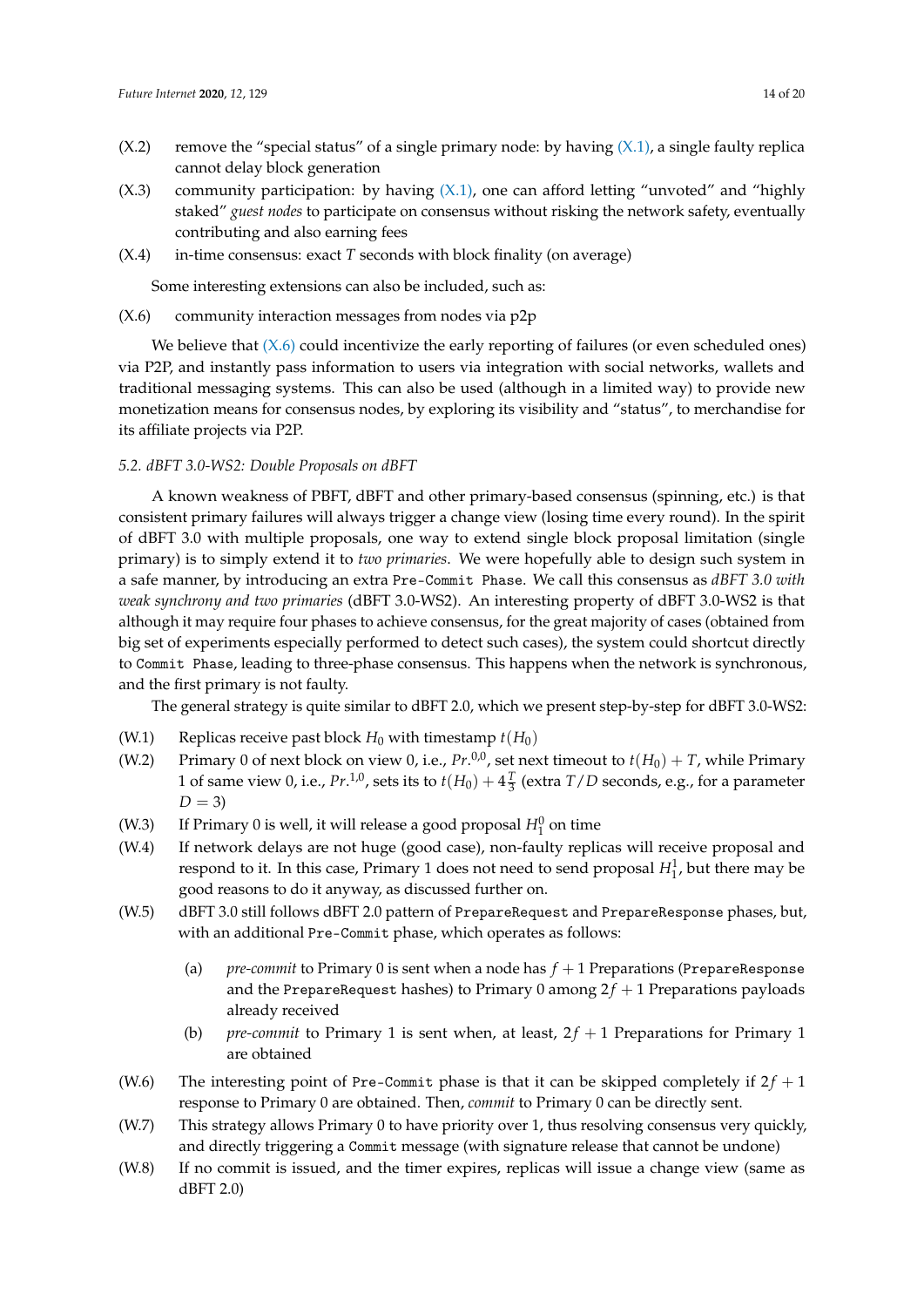dBFT 3.0+.

As with dBFT 2.0+, in the next round, some interesting strategies are possible such as trying to stick to previous strong proposals (with next primary re-proposing them). In this sense, allowing newer responses to them and resolve the undecided situations, in which the network does not have enough  $f + 1$  Preparations for Primary 0 neither  $2f + 1$  to Primary 1. This strategy could be called

## 5.2.1. Byzantine Attacks on dBFT 3.0-WS2: Towards dBFT 3.0+

Byzantine nodes can be faulty up to *f* , and systematically not replying to messages may cause undecided situations to arise, requiring a change view. This happens to likely be the worst action a byzantine actor can perform on dBFT 3.0-WS2 (shutdown its own replica), as discussed in the following paragraphs.

Malformed proposals or responses are not smart attacks, since they are directly detected and will trigger a temporary *blacklist* action on that replica. They cannot fake other identities as well, due to public-key cryptography. A byzantine primary can still propose a "valid" block, but including certain transactions that are not found on mempool (or does not even exist), according to [\(P.8\).](#page-3-1) However, this byzantine action still cannot force nodes to commit to a bad proposal, as every non-faulty response to that proposal would require a non-faulty replica to actually have all the transactions (guaranteeing that block is valid after all).

On the other hand, a tricky thing that a byzantine node can try to do is to respond *simultaneously* to multiple proposals (also using network asynchrony in its favor), in the hope of committing other nodes to follow different proposals. There are two ways of circumventing this malicious attack, according to the global strategy of the network. One thing is certain: any detected double proposal will issue a *blacklist* on that node, with all side effects it will have according to off-chain governance. Here are the options for a dBFT 3.0-WS2+:

- 1. To detect double proposals efficiently (and blacklist faster), one can aggregate 2 *f* + 1 *pre-commits* before issuing/following a commit (pre-commits should carry known preparations). This leaves no space for byzantine nodes to pass undetected (In empirical experiments this appeared to be true in all cases tested. Feeling up to now indicates that it will be nearly impossible for a byzantine node to pass unnoticed from double responses, thus certainly being blacklisted, and the spork prevented.)
- 2. To be more speculative, one may follow *pre-commits* fast strategies (thus allowing the skipping of one phase in most cases), and issuing a blacklist on byzantine node only after it is detected (perhaps after issuing its own commit, which may cause a spork)

The question is: what are the interests of a consensus node in issuing a double response, in trying to spork when values are at stake? This question does not need even to be fully resolved as a  $\{0, 1\}$  matter. One node may be more speculative according to the responses of some *more trusted* replica, while being more conservative according to other (perhaps towards an unknown guest node). Many *flavors* are possible here (both for consensus and network nodes), according to the overall network policy and values at stake. We believe that this opens even more doors for academic discussions on the topic, allowing different solutions to different implementations of consensus node for dBFT 3.0-WS2.

## 5.2.2. Validation Experiments

To validate the idea of dBFT 3.0-WS2, we have performed some experiments (Source code available at: [https://github.com/NeoResearch/dbft3-spork-detect\)](https://github.com/NeoResearch/dbft3-spork-detect). Experiments consisted of verifying existing scenarios (from a randomized perspective due to exponential number of scenarios), and analyze the respective achieved agreements. The intention is to discover which scenarios can generate sporks, if any. We believe this is a faster approach to validate the idea, before devising possibly complex proofs. This approach is also supported by the fact that indeed, some scenarios may lead to lack of decision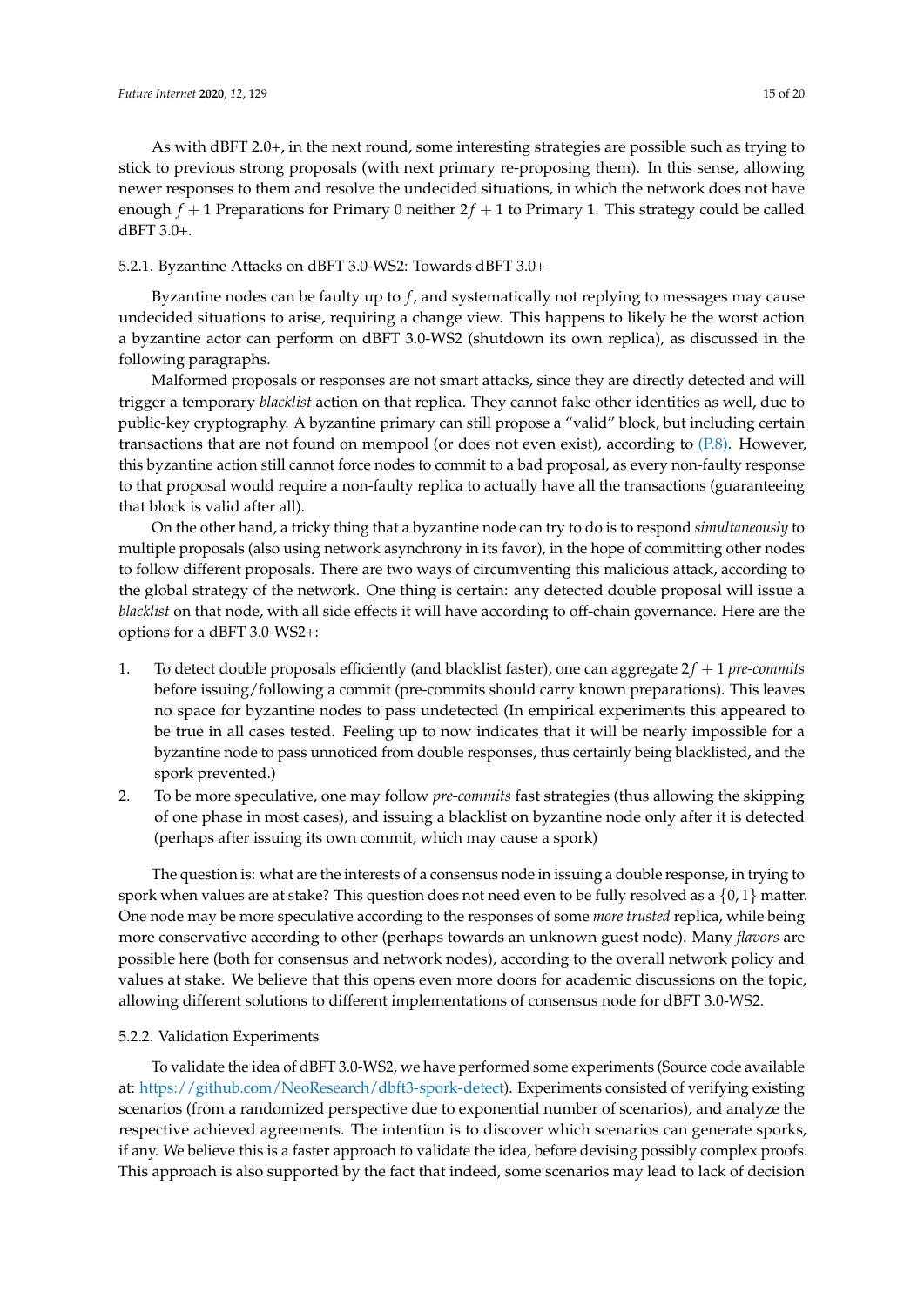on first phase. We discovered that for only 12% of cases, such situations could be presented (with simultaneous presence of network delays and Byzantine agents).

Tables [1](#page-15-0)[–5](#page-15-1) present, in a condensed representation, a summary of some key cases selected from the experiments. Notation 0 (*i*) means that agreement to proposal 0 was sent by replica *i*, what implies that  $0^{(0)}$  and  $1^{(1)}$  are proposals (others are responses), while  $-$  means that no message arrived.

<span id="page-15-0"></span>**Table 1.** dBFT 3.0-WS2: Good Case for Primary 0. No faulty node. All nodes received  $f + 1 = 2$ confirmations for 0, meaning that at least one non-faulty agrees with replica 0, after  $2f + 1 = 3$ responses/proposals. System commits globally at 0.

| $R_0$   | $0^{(0)}$        | (2)            | (3) | $Pre-Commit(0)$ |
|---------|------------------|----------------|-----|-----------------|
| $R_1$   | 1 <sup>(1)</sup> | $\Omega^{(0)}$ | (3) | $Pre-Commit(0)$ |
| $R_{2}$ | $\Omega^{(0)}$   | (2)            | (3) | $Pre-Commit(0)$ |
| $R_3$   | $\Omega^{(0)}$   | (3)            | (2) | $Pre-Commit(0)$ |

**Table 2.** dBFT 3.0-WS2: Good Case for Primary 1. Primary 0 is faulty (or too slow). Replicas agree with primary 1 after  $2f + 1 = 3$  responses/proposals for it. System commits globally at 1.

| $R_0$ | $0^{(0)}$ |      |      |                 |
|-------|-----------|------|------|-----------------|
| $R_1$ | 1(1)      | 1(2) | 1(3) | $Pre-Commit(1)$ |
| R۰    | 1(1)      | 1(2) | 1(3) | $Pre-Commit(1)$ |
| R2    | 1(1)      | 1(3) | 1(2) | $Pre-Commit(1)$ |

**Table 3.** dBFT 3.0-WS2: Undecided Case  $0$  ( $f = 1$ ). For subset  $\{R_0, R_1, R_3\}$ , no agreement currently exists with  $f + 1$  zeros (priority) or  $2f + 1$  ones. No faulty node, but requires pending  $0^{(2)}$  messages to arrive, or network will change view.

|  |                                                          | $R_0$ 0 <sup>(0)</sup> 1 <sup>(1)</sup> 1 <sup>(3)</sup> $Pre-Commit(?)$ 0 <sup>(2)</sup> $Pre-Commit(0)$ |  |
|--|----------------------------------------------------------|-----------------------------------------------------------------------------------------------------------|--|
|  |                                                          | $R_1$ 1 <sup>(1)</sup> 1 <sup>(3)</sup> 0 <sup>(0)</sup> Pre – Commit(?) 0 <sup>(2)</sup> Pre – Commit(0) |  |
|  | $R_2$ $0^{(0)}$ $0^{(2)}$ $1^{(1)}$                      | $Pre-Commit(0)$ - $Pre-Commit(0)$                                                                         |  |
|  | $R_3$ 1 <sup>(1)</sup> 1 <sup>(3)</sup> 0 <sup>(0)</sup> | $Pre-Commit(?)$ $0^{(2)}$ $Pre-Commit(0)$                                                                 |  |

**Table 4.** dBFT 3.0-WS2: Speed-up Case of  $R_2$  ( $f = 1$ ) with Byzantine node  $R_3$ . Node  $R_2$  uses speed-up condition to directly commit to 0. A delay of  $0^{(2)}$  messages could easily generate a need for change views due to the Byzantine attack of *R*3.

| $0^{(0)}$<br>1(1)<br>$1^{(3)}$ Pre – Commit(?) $0^{(2)}$ Pre – Commit(0)<br>$R_0$                                                                                                                                                           |  |
|---------------------------------------------------------------------------------------------------------------------------------------------------------------------------------------------------------------------------------------------|--|
| $1^{(3)}$<br>1 <sup>(1)</sup><br>$0^{(0)}$ Pre – Commit(?) $0^{(2)}$ Pre – Commit(0)<br>$R_1$<br>$0^{(2)}$<br>$0^{(3)}$ Commit(0)<br>$0^{(0)}$<br>$R_{2}$<br>$\sim$ Commit(0)<br>$0^{(0)}-1^{(1)}$ $0^{(3)}-1^{(3)}$ $0^{(2)}$ -<br>$R_{3}$ |  |

<span id="page-15-1"></span>**Table 5.** dBFT 3.0-WS2: Faulty Case with  $R_2$ . For subset  $\{R_0, R_1, R_3\}$ , no agreement currently exists with  $f + 1$  zeros (priority) or  $2f + 1$  ones. Replica 2 is faulty, but other replicas cannot know if it will recover to resolve commit, so system will change view due to an undecided situation.

| $R_0$   | $0^{(0)}$ $1^{(1)}$ $1^{(3)}$ |                  | $Pre-Commit(?)$ |
|---------|-------------------------------|------------------|-----------------|
| $R_{1}$ | $1^{(1)}$ $0^{(0)}$           | 1 <sup>(3)</sup> | $Pre-Commit(?)$ |
| R2      |                               |                  |                 |
| $R_{2}$ | $1^{(1)}$ $1^{(3)}$           | $0^{(0)}$        | $Pre-Commit(?)$ |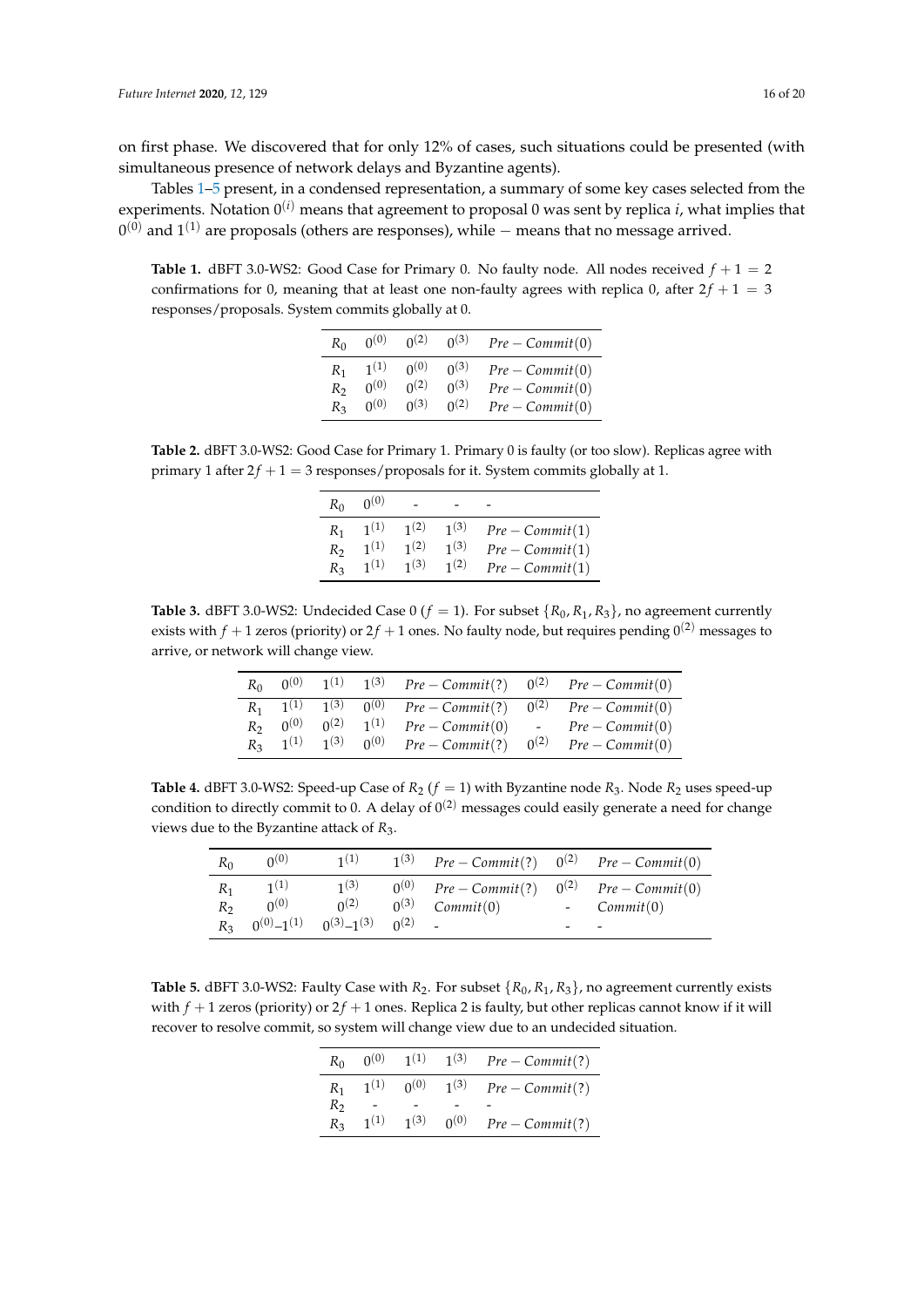## <span id="page-16-0"></span>*5.3. Towards Generalized f* + 1 *Speakers Proposals*

Please note that dBFT 3.0-WS2 already achieves  $f + 1$  proposals for  $f = 1$  in a  $N = 4$  consensus (double proposal). Thus, it does not seem impossible to design similar mechanisms, on practice, for  $f = 2$  and beyond. However, more challenges will emerge if we move to  $f + 1$  proposals, such as:

- extra complications on commit rules (need to revise priorities for the third proposer)
- extra edge cases to monitor (need to perform extra simulations for each possible Byzantine role)
- extra messages on network (higher burden on network due to extra messages)

Thus, we argue that if this generalized  $(f + 1)$ -strategy is indeed necessary (or just keep it fixed to 2 simultaneous proposals), since blacklisting mechanisms of dBFT 3.0-WS2 already allow close monitoring of nodes and could "solve" failure issues (blacklisting is especially effective when nodes are consistently faulty). When multiple nodes are constantly faulty, some off-chain governance (such as voting) may typically "solve this problem", while the only issue of having multiple failed nodes is extra change views (as on dBFT 2.0).

A comparison of features in existing dBFT version is presented in Table [6](#page-16-1) (namely dBFT 1.0 and dBFT 2.0), while Table [7](#page-17-1) summarizes a comparison of the variants proposed in this paper (namely dBFT 2.0+, dBFT 3.0-WS2 and dBFT 3.0-WS2+) (At this point, we consider dBFT 3.0-WS2 and dBFT 3.0 as synonyms, since dBFT 3.0 would refer to the "standard name" of the third-generation dBFT, if proposal dBFT 3.0-WS2 is officially accepted by Neo Core Developers. To the present date, dBFT 2.0 is the official consensus algorithm on Neo Blockchain.) .

<span id="page-16-1"></span>

| dBFT Comparison |               |                                                                                                                                                                                                                                                                                                |                   |                                                                                                                                                                                                                                                                                                                                                                                                                                                                                                                                                                                                   |  |
|-----------------|---------------|------------------------------------------------------------------------------------------------------------------------------------------------------------------------------------------------------------------------------------------------------------------------------------------------|-------------------|---------------------------------------------------------------------------------------------------------------------------------------------------------------------------------------------------------------------------------------------------------------------------------------------------------------------------------------------------------------------------------------------------------------------------------------------------------------------------------------------------------------------------------------------------------------------------------------------------|--|
| Name            | <b>Phases</b> | <b>Issues Faced</b>                                                                                                                                                                                                                                                                            | <b>Worst Case</b> | <b>Detailed Explanation</b>                                                                                                                                                                                                                                                                                                                                                                                                                                                                                                                                                                       |  |
| $d$ BFT $1.0$   | 2 phases      | Signature leaks happen<br>at PrepareRequest and<br>PrepareResponse<br>phases, allowing<br>multiple valid (signed)<br>blocks at same height<br>(spork)                                                                                                                                          | $f + 1$ sporks    | A non-faulty primary node is<br>tricked by delays, relaying a first<br>block # $H_1$ . After that, $2f + 1$<br>replicas change view, and a faulty<br>primary assumes. It waits until<br>near expiration of timeout,<br>and "unlucky" delays trick other<br>nodes again. This can be repeated $f$<br>times (by changing $f$ views),<br>and sporking $f + 1$ replicas.                                                                                                                                                                                                                              |  |
| $d$ BFT 2.0     | 3 phases      | No signature leakage<br>due to unique commits,<br>but commits may be<br>different at each view.<br>Recovery mechanism is<br>necessary to put node in<br>correct state after<br>crashing. Possible<br>locking on different<br>commit/views need to<br>be avoided using<br>synchrony conditions. | 0 sporks          | Some non-faulty replica can<br>achieve a valid commit state (with<br>$2f + 1$ responses), thus exposing its<br>signature when others decide to<br>change view (afterwards). Replicas<br>can enter in a locked state situation,<br>where successive change views<br>commit them differently, one by<br>one. A synchrony condition is used<br>$f' + c' \geq f$ , where c' is known<br>committed replicas, and $f'$ is<br>expected failed nodes (no<br>communication for some time).<br>This is used to prevent change<br>views when a node knows<br>consensus will be impossible in<br>upper views. |  |

**Table 6.** Comparison for existing dBFT variants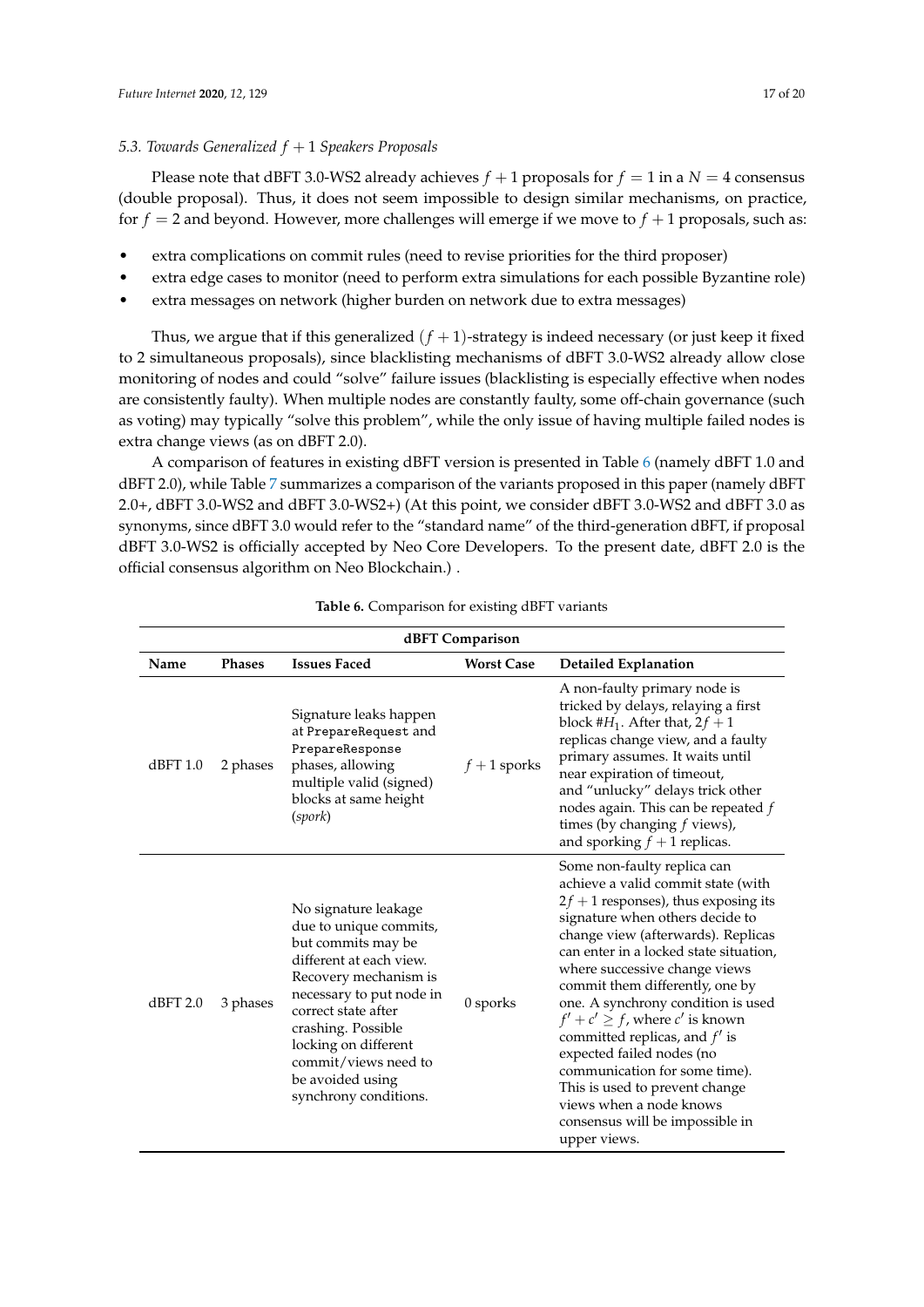<span id="page-17-1"></span>

| <b>dBFT</b> Proposals              |               |                                                                                                                                                                                                                                           |                   |                                                                                                                                                                                                                                                                                                          |
|------------------------------------|---------------|-------------------------------------------------------------------------------------------------------------------------------------------------------------------------------------------------------------------------------------------|-------------------|----------------------------------------------------------------------------------------------------------------------------------------------------------------------------------------------------------------------------------------------------------------------------------------------------------|
| Name                               | <b>Phases</b> | <b>Issues Faced</b>                                                                                                                                                                                                                       | <b>Worst Case</b> | <b>Detailed Explanation</b>                                                                                                                                                                                                                                                                              |
| $d$ BFT 2.0+                       | 3 phases      | Challenges with<br>persistent faulty nodes<br>(one block-time is lost<br>during every round).                                                                                                                                             | 0 sporks          | Message proofs during change<br>view resolve the synchronous<br>condition from dBFT 2.0,<br>for extreme scenarios where nodes<br>are constantly failing, and delays<br>are isolating committed nodes.                                                                                                    |
| dBFT 3.0-WS2<br>(or dBFT $3.0$ )   | 3-4 phases    | Multiple proposals in the<br>first view may impair<br>liveness. Impossible<br>conflicts may require a<br>new consensus after<br>change view, but only<br>12% of time with<br>constantly faulty $f$<br>(and extreme delays<br>in network). | 0 sporks          | Liveness can be impaired when the<br>networks is split with<br>PrepareRequest from the priority<br>primary and some from the backup<br>primary. Change view resolves the<br>case and can also optionally brings<br>the consensus towards a single<br>primary operation mode for views<br>greater than 0. |
| dBFT 3.0-WS2+<br>(or dBFT $3.0+$ ) | 3–4 phases    | Change views will occur<br>if there are two persistent<br>faulty priority and<br>backup primaries. There<br>are still undecided<br>situations in which<br>change views<br>are required.                                                   | 0 sporks          | Preparations proofs are carried<br>along with Pre-Commit, thus,<br>change views consistently keep<br>decisions reached in previous<br>views (similarly as in dBFT 2.0+).                                                                                                                                 |

| Table 7. Comparison for the dBFT variants proposed in this study |  |
|------------------------------------------------------------------|--|
|------------------------------------------------------------------|--|

#### <span id="page-17-0"></span>**6. Conclusions and Future Works**

In this paper, we explore variants of PBFT-inspired consensus for blockchain, focusing on the dBFT consensus of the Neo Blockchain and raising theoretical background for the underlying peer-to-peer network and for blockchains. We analyze the first and second generations of dBFT consensus (dBFT 1.0 and 2.0), which have been running on Neo's Mainnet. Inspired by the common challenge faced by consensus of guaranteeing one block finality (without issues related to chain forks or sporks), this paper explores possible Byzantine attacks and frequent natural network failures.

Based on a deep understanding and generalization of the PBFT principles extended to 1BF on blockchain, we introduce improvements for the second generation of dBFT 2.0 (namely dBFT 2.0+). It involves the use of proofs during change views, which can help the system to avoid isolated committed nodes in normal operations (without intentional Byzantine agents), reinforcing that committing locally implies in committing globally.

This study also presents directions for a third generation with multiple block proposals, namely dBFT 3.0, by adding an additional consensus negotiation phase (being composed of four phase: PrepareRequest, PrepareResponse, Pre-Commit and Commit). We analyze the impacts on consensus liveness considering a double speakers proposal, which is experimentally validated, estimating that network instability issues could be faced on 12% of cases (requiring change views). A speed-up mechanism is also verified, indicating that only three of the four consensus phases would be typically used on practice (the additional Pre-Commit phase could be skipped). In addition, blacklisting techniques that could restrain Byzantine attackers are highlighted, which would keep a track of the "consensus message trails".

For the future, we intend to expand the analysis of the  $f + 1$  replicated speakers proposal for a greater number of nodes, then, verifying the impact of the proposed strategy when  $f + 1$ nodes propose blocks simultaneously. We also plan to compare with pure asynchronous consensus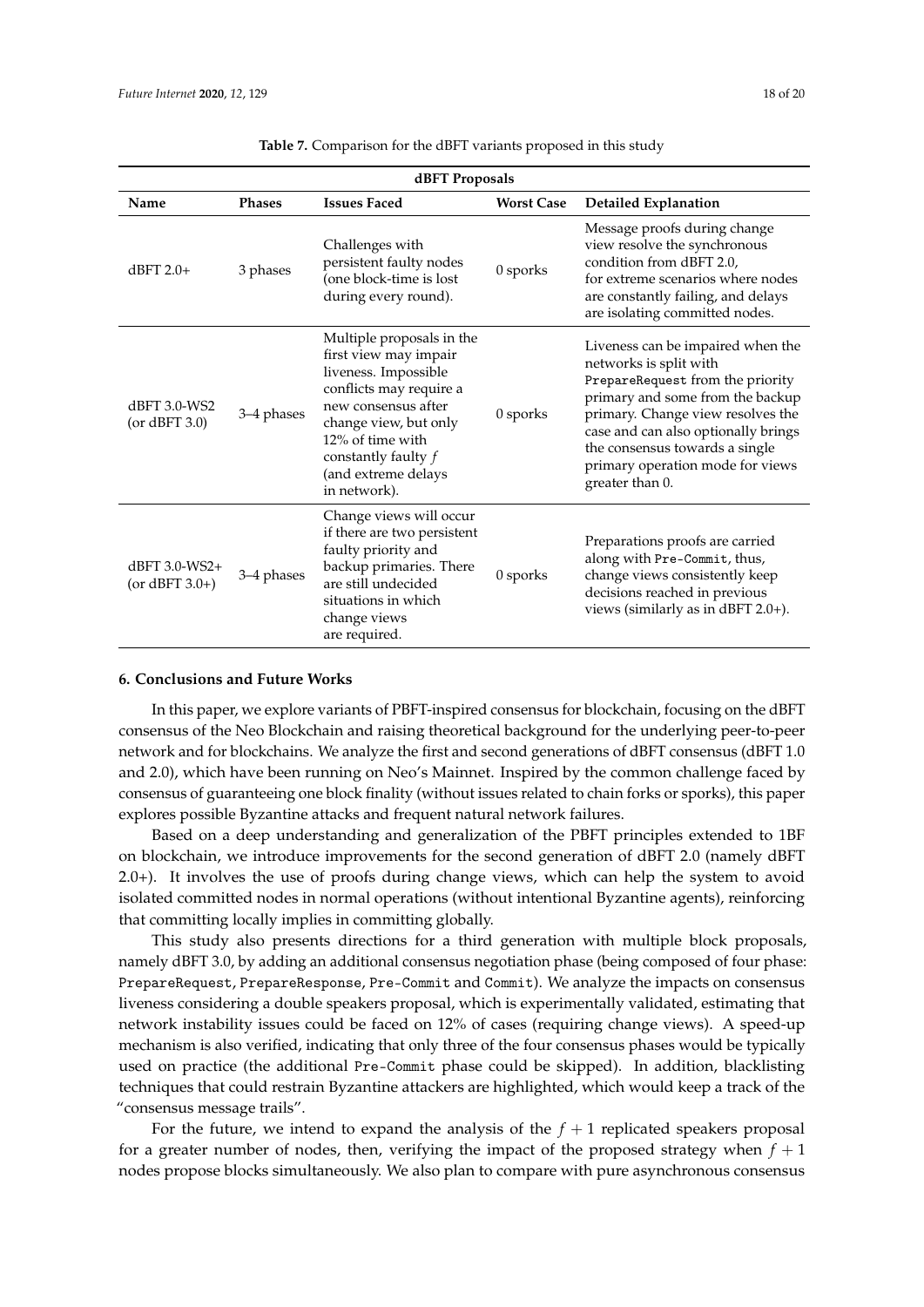implementations and validate them using network message delivery assumptions by performing real-scenario network simulations.

**Author Contributions:** The group of authors contain researchers with a variety of backgrounds, from applied Computers Scientists to specialists in Optimization, Cryptography and Game Theory. The team has been formed throughout the open-source project Neo, which connected these members into different events that they participated together in the USA, China and Brazil. In particular, I.M.C. devised the relationship between the PBFT foundations and the state-of-the-art of dBFT. He was able to design the didactic representation used throughout this work, detecting several possible scenarios and designing the proposed extension together with V.N.C., which assisted the writing of the paper and the comprehension of the historical versions of the dBFT consensus. R.P.A. assisted in the revision of the paper and didactic examples. W.Y.Q. assisted the team with game theory discussions for understanding the motivation for Byzantine attacks and studying the current economic model of Neo Blockchain. B.R. assisted with revisions and studies on Redundant speakers, so as fruitful discussions on the nature of decentralized networks. All authors have read and agreed to the published version of the manuscript.

**Funding:** This research has been done in partnership with NeoResearch, a worldwide open-source community and support of Neo Foundation. Igor M. Coelho was partially supported by the Brazilian funding agency CNPq (PQ-2 313777/2018-7).

**Conflicts of Interest:** The authors declare no conflict of interest.

# **Abbreviations**

The following abbreviations are used in this manuscript:

| 1 <sub>BF</sub>  | One Block Finality                                                   |
|------------------|----------------------------------------------------------------------|
| BFT              | <b>Byzantine Fault Tolerance</b>                                     |
| dBFT             | Delegated Byzantine Fault Tolerance                                  |
| dBFT 2.0         | Delegated Byzantine Fault Tolerance 2.0                              |
| dBFT 2.0+        | dBFT 2.0 with improvements                                           |
| dBFT 3.0         | Delegated Byzantine Fault Tolerance 3.0                              |
| dBFT 3.0-WS2     | Delegated Byzantine Fault Tolerance 3.0 with two concurrent speakers |
| dBFT 3.0-WS2+    | dBFT 3.0-WS2 with change view information sharing                    |
| DLT              | Distributed Ledger Technology                                        |
| FLP              | Fischer, Lynch and Paterson                                          |
| P <sub>2</sub> P | Peer-to-Peer                                                         |
| PBFT             | Practical Byzantine Fault Tolerance                                  |
| PoW              | Proof-of-Work                                                        |
|                  |                                                                      |

# **References**

- <span id="page-18-0"></span>1. Nakamoto, S. Bitcoin: A Peer-To-Peer Electronic Cash System, 2008. Available online: https://bitcoin.org/bitcoin.pdf (accessed on 29 July 2020).
- <span id="page-18-1"></span>2. Bashir, I. *Mastering Blockchain: Distributed Ledger Technology, Decentralization, and Smart Contracts Explained*; Packt Publishing Ltd: Birmingham, UK, 2018.
- <span id="page-18-2"></span>3. Coelho, V.N.; Cohen, M.W.; Coelho, I.M.; Liu, N.; Guimarães, F.G. Multi-agent systems applied for energy systems integration: State-of-the-art applications and trends in microgrids. *Appl. Energy* **2017**, *187*, 820–832, doi:10.1016/j.apenergy.2016.10.056.
- <span id="page-18-3"></span>4. Vujičić, D.; Jagodić, D.; Ranđić, S. Blockchain technology, bitcoin, and Ethereum: A brief overview. In Proceedings of the 2018 17th International Symposium Infoteh-Jahorina (Infoteh), Istočno Sarajevo, Republika Srpska, 21–23 March 2018; 2018, pp. 1–6.
- <span id="page-18-4"></span>5. Fischer, M.J.; Lynch, N.A.; Paterson, M.S. Impossibility of Distributed Consensus with One Faulty Process. *J. ACM* **1985**, *32*, 374–382, doi:10.1145/3149.214121.
- <span id="page-18-5"></span>6. Lamport, L.; Shostak, R.; Pease, M. The Byzantine generals problem. *ACM Trans. Program. Lang. Syst. (TOPLAS)* **1982**, *4*, 382–401.
- <span id="page-18-6"></span>7. Castro, M.; Liskov, B. Practical Byzantine fault tolerance. *OSDI* **1999**, *99*, 173–186.
- <span id="page-18-7"></span>8. Veronese, G.S.; Correia, M.; Bessani, A.N.; Lung, L.C. Spin one's wheels? Byzantine fault tolerance with a spinning primary. In Proceedings of the 2009 28th IEEE International Symposium on Reliable Distributed Systems, Niagara Falls, NY, USA, 27–30 September 2009; pp. 135–144.